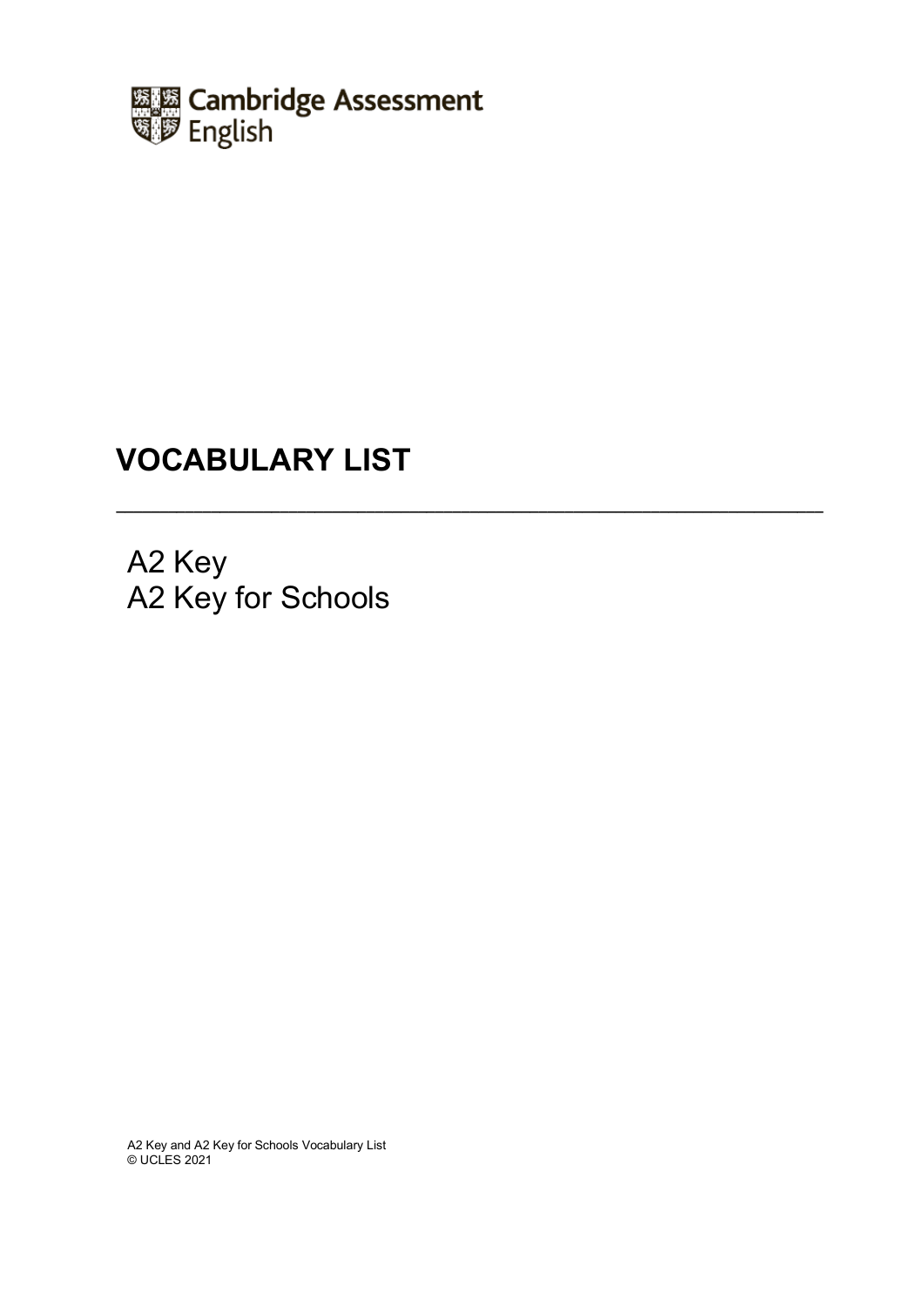# **Introduction to the A2 Key Vocabulary List**

The A2 Key Vocabulary List gives teachers a guide to the vocabulary needed when preparing students for the A2 Key and Key for Schools examinations.

#### **Background to the list**

The A2 Key Vocabulary List was originally developed by Cambridge English in consultation with external consultants to guide item writers who produce materials for the A2 Key examination. It drew on vocabulary from the Council of Europe's Waystage (1990) specification and other vocabulary which corpus evidence shows is high frequency.

The list covers vocabulary appropriate to the A2 level on the Common European Framework of Reference (CEFR) and includes receptive vocabulary (words that the candidate is expected to understand but which are not the focus of a question) and productive vocabulary (words that the candidate needs to know in order to answer a question).

The list does not provide an exhaustive list of all words which appear on the A2 Key and A2 Key for Schools question papers and candidates should not confine their study of vocabulary to the list alone.

#### **How the list is updated**

The vocabulary of English changes over time, with words being added and other words falling into disuse. In order to maintain its currency, the Key Vocabulary List is updated on a regular basis, with the decision to add or remove words being informed by reference to the **Cambridge Learner Corpus** and **English Vocabulary Profile.**

The **Cambridge Learner Corpus** is a collection of over 44 million words of English, based upon evidence of language use by learners from all over the world and from which the **English Vocabulary Profile** has developed. The **English Vocabulary Profile** shows the most common words and phrases that learners of English need to know in British or American English. The meaning of each word or phrase in the wordlists has been assigned a level between A1 and B2 on the CEFR.

A preview version of the **English Vocabulary Profile** can be accessed by visiting the website: [http://www.englishprofile.org](http://www.englishprofile.org/)

#### **Organisation of the list**

#### • **Word sets**

Some categories of words that a learner at this level might be expected to know, e.g. days of the week, are not included in the alphabetical list but are listed in Appendix 1. Although 'grammar words' (pronouns, modal verbs, etc.) are included, the Language Specifications section of the Key and Key for Schools Handbooks (available from www.cambridgeenglish.org) should be consulted for a more complete listing.

#### • **Exemplification**

Example phrases and sentences showing how words might be used are given only where words with different meanings need to be constrained. For example, *bank* is followed by 'I changed my money in a bank' – this shows that *bank* is limited to the idea of a financial institution: candidates are not expected to know other meanings, such as 'a river bank'.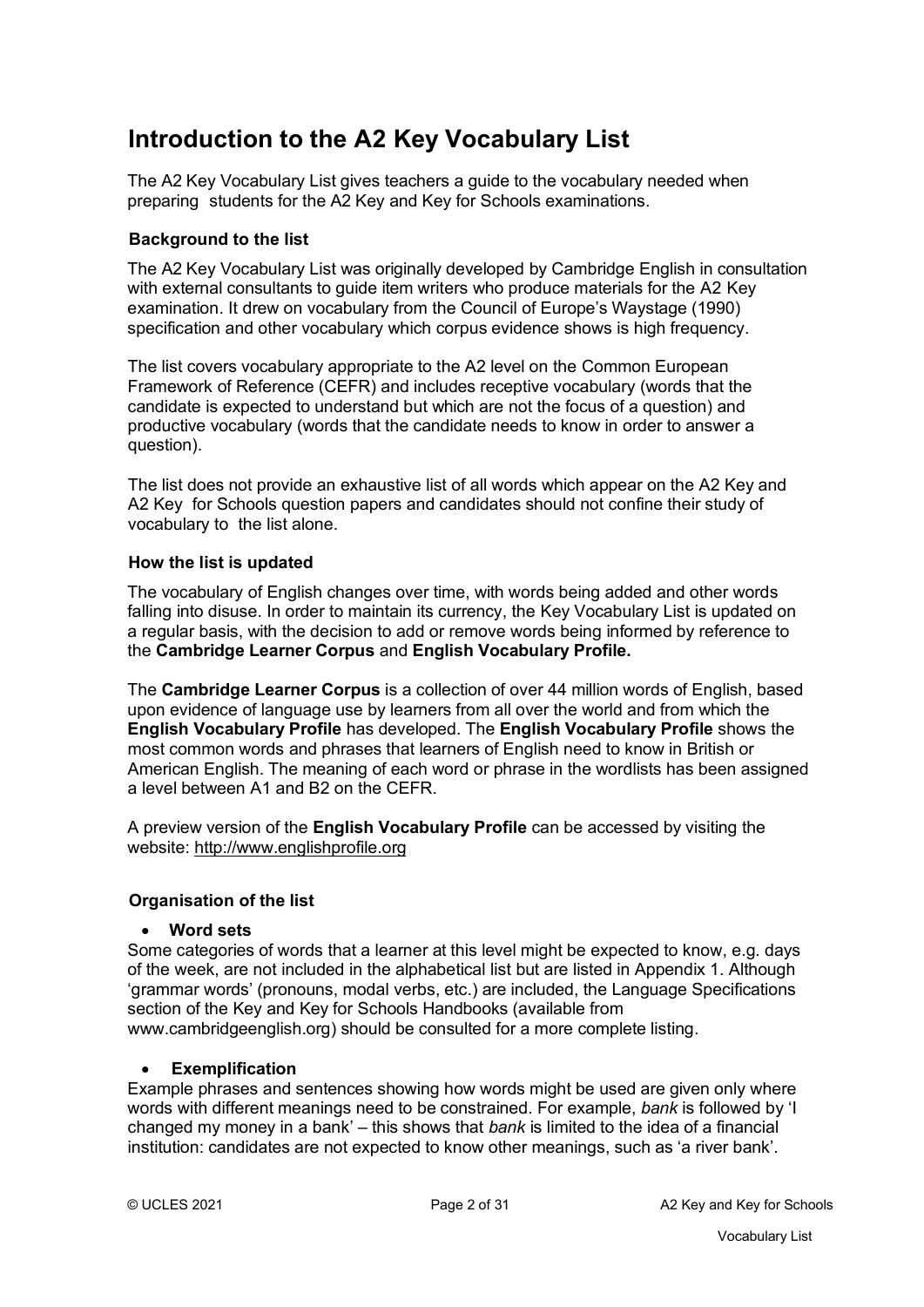#### • **Multi-word verbs**

All multi-word (or phrasal) verbs that a A2 Key or A2 Key for Schools candidate might be expected to know are included in the list. These verbs include 'literal' verbs (i.e. where the meaning is transparent), e.g. *sit down*, *go out* and 'non-literal' verbs, e.g. *look after*, *get up*.

#### • **Topic lists**

In Appendix 2, words have been grouped together under common A2 Key and/or A2 Key for Schools themes, such as 'Food and Drink', 'House and Home' and 'Sport'. Not all the words in the Topic Lists headings appear on the wordlist.

#### **Unsuitable topics**

Cambridge Assessment English examinations must not contain anything that might offend or upset candidates, potentially affect their performance or distract them during the examination. A number of 'sensitive' topics are considered unsuitable for use in A2 Key and Key for Schools, for example war and politics, and vocabulary relating to these is not included in the Key Vocabulary List.

#### **Personal vocabulary**

The content of the A2 Key Vocabulary List is general in nature and is unlikely to cover completely the productive vocabulary that may be required by candidates. Candidates should know the specific lexis they will need to describe themselves and their lives, for example hobbies, likes and dislikes.

#### **Abbreviations**

Abbreviations used in the A2 Key Vocabulary List are:

| abbrev        | abbreviation or acronym | mv       | modal verb           |
|---------------|-------------------------|----------|----------------------|
| adj           | adjective               | n        | noun                 |
| adv           | adverb                  | phr v    | phrasal verb         |
| av            | auxiliary verb          | рI       | plural               |
| Am Eng        | American English        | prep     | preposition          |
| <b>Br</b> Eng | <b>British English</b>  | prep phr | prepositional phrase |
| conj          | conjunction             | pron     | pronoun              |
| det           | determiner              | sing     | singular             |
| exclam        | exclamation             | v        | verb                 |

#### **Summary of points to be noted**

- The list does not include every word that may appear on a A2 Key or Key for Schools paper.
- The list covers receptive and productive vocabulary.
- The list is updated regularly.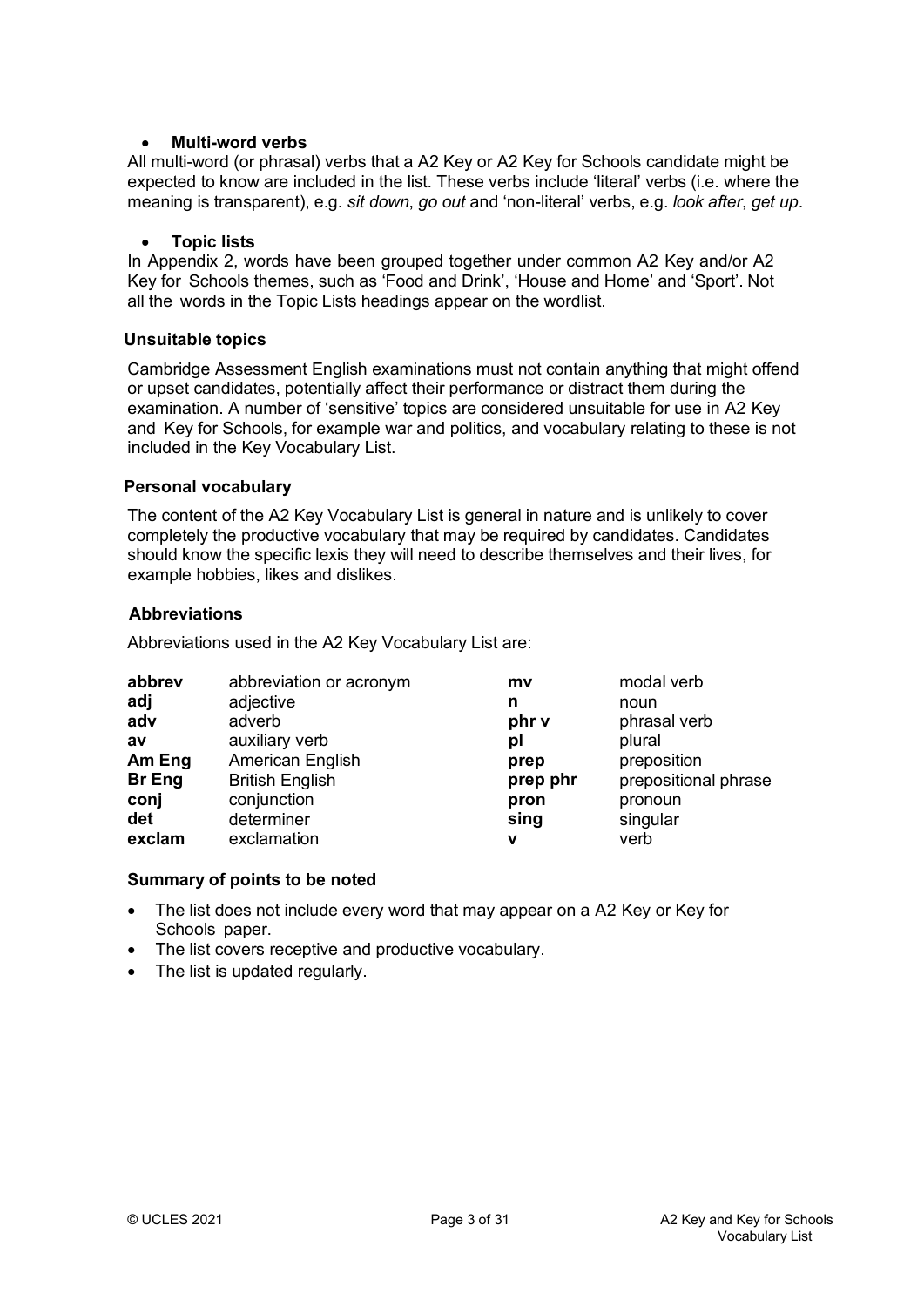a/an **(det)** a few **(det, adj & pron)** • I invited a few of my friends. • I'll be ready in a few minutes. able **(adj)** • be able to about **(adv & prep)** • What about a cold drink? • I have about £3. (adv) • a book about animals **(prep)** above **(adv & prep)** accident **(n)** across **(adv & prep)** • The bank's across the road. • He walked across the bridge. act **(n & v)** action **(adj)** activity **(n)** actor **(n)** actually **(adv)** ad **(n)** • an ad on TV add **(v)** address **(n)** adult **(adj & n)** advanced **(adj)** adventure **(n)** advert **(n)** advertisement **(n)** advice **(n)** aeroplane **(n)** afraid **(adj)** after **(adv & prep)** afternoon **(n)** afterwards **(adv)** again **(adv)** against **(prep)** • We watched England play against France. age **(n)** • I don't know his age. aged **(adj)** • aged  $10 - 16$ ago **(adv)** agree **(v)** • Yes, I agree with you. • Don't you agree, Sam? air **(n)** to travel by air airport **(n)** alarm clock **(n)** album **(n)** all **(adv, det & pron)**

all kinds of **(det & pron)** allow **(v)** all right/alright **(adj, adv & exclam)** all sorts of **(det & pron)** all the time **(det)** almost **(adv)** alone **(adj & adv)** along **(prep)** already **(adv)** alright **(adj, adv & exclam)** also **(adv)** always **(adv)** a.m. **(adv)** amazed **(adj)** amazing **(adj)** ambulance **(n)** among **(prep)** an **(det)** and **(conj)** angry **(adj)** animal **(n)** another **(det & pron)** answer **(n & v)** any **(det & pron)** anybody **(pron)** anymore **(adv)** anyone **(pron)** anything **(pron)** anyway **(adv)** anywhere **(adv)** apartment **(n)** apartment building **(n)** app **(n)** apple **(n)** appointment **(n)** • an appointment with the doctor area **(n)** arm **(n)** armchair **(n)** around **(adv & prep)** • to travel around **(adv)** • to sit around the table **(prep)** arrive **(v)** art **(n)**  article **(n)** • an article about skiing artist **(n)** as (conj & adv & prep) • as good as • as soon as possible the same as as well as well as ask **(v)** assistant **(n)** as well **(adv)** as well (as) **(prep)** at **(prep)**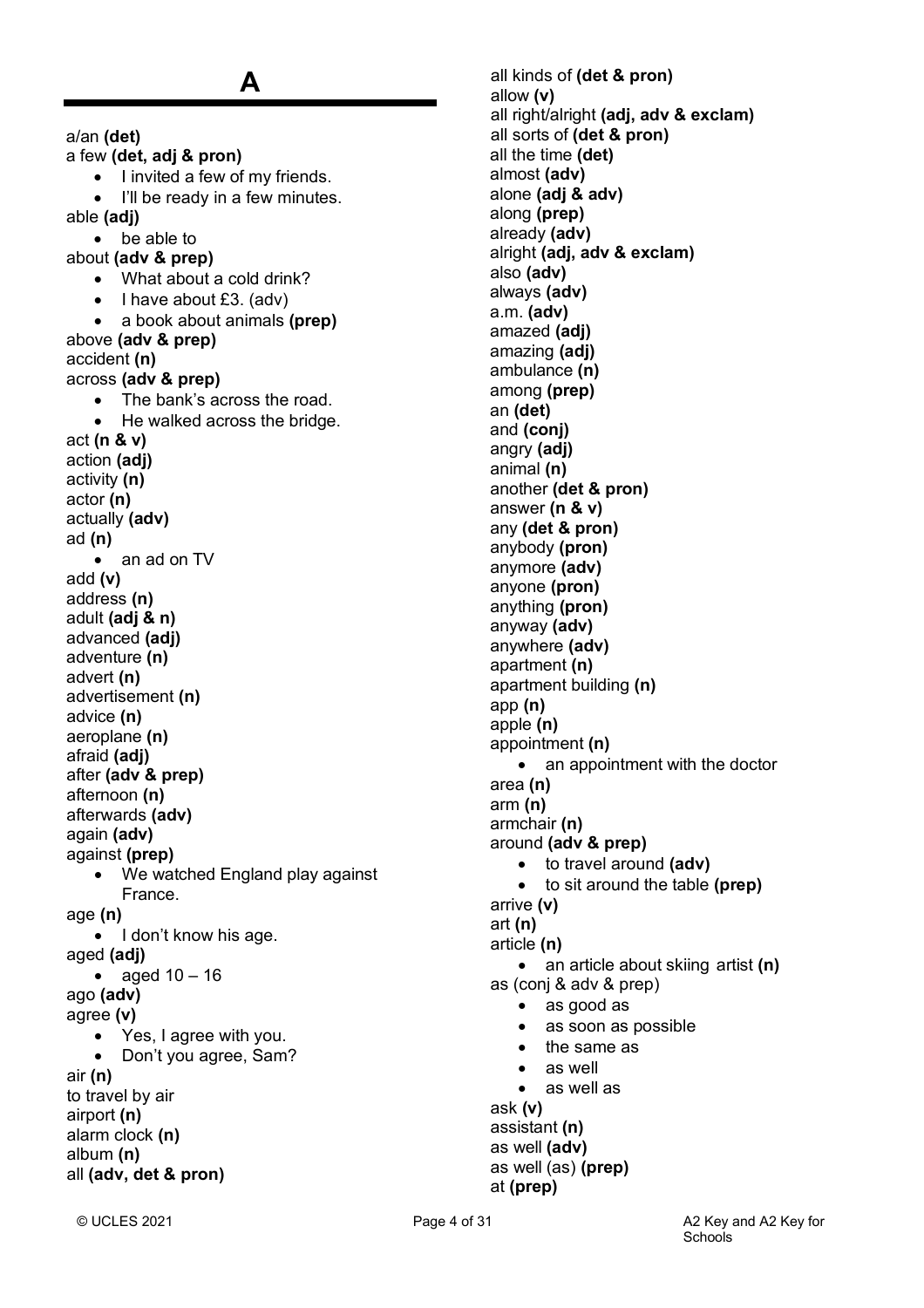at / @ **(prep)** • My email address is [david@gmail.com](mailto:david@gmail.com) at all **(prep phr)** attractive **(adj)** The walls are an attractive colour. aunt **(n)** autumn **(n)** available **(adj)** away **(adv)** • He's gone away. • It's two kilometres away. awesome **(adj)** awful **(adj)**

**B**

baby **(n)** back **(n, adv & adj)** backpack **(n)** bad **(adj)** (be) bad for somebody badly **(adv)** badminton **(n)** bag **(n)** bake **(v)** ball **(n)** balloon **(n)** banana **(n)** band **(n)** • The band are on tour this month. bank **(n)** • I changed my money in the bank. barbecue/ barbeque **(n)** baseball **(n)** basketball **(n)** bat **(n)** bath **(n)** bathing suit **(n)** bathroom **(n)** bathtub **(n)** battery **(n)** be **(av & v)** beach **(n)** bean **(n)** bear **(n)** beard **(n)** beautiful **(adj)** because **(conj)** because of **(prep phr)** become **(v)** bed **(n)** bedroom **(n)** bee **(n)** before **(adv, conj & prep)** begin **(v)** beginner **(n)**

© UCLES 2021 **Page 5 of 31** Page 5 of 31 A2 Key and A2 Key for behind **(adv & prep)** believe **(v)** belong **(v)** • The bag belongs to me. below **(adv & prep)** belt **(n)** beside **(prep)** best **(adj & adv)** better **(adj & adv)** between **(prep)** bicycle **(n)** big **(adj)** bike **(n)**  bill **(n)** • Can I have my bill, please? bin **(n)** • Can you throw the rubbish in the bin? biology **(n)** bird **(n)** birth **(n)** birthday **(n)** biscuit **(n) (Br Eng) (Am Eng:** cookie**)** bit **(n & adv)** • Just a small bit of cake, please. • I'm feeling a bit tired. black **(adj & n)** blackboard **(n)** blanket **(n)** block **(n)** • Shall we walk round the block? blog **(n)** blond(e) **(adj)** blood **(n)** blouse **(n)** blue **(adj & n)** board **(n)** • The teacher's writing on the (black/white) board. board game **(n)** boat **(n)** body **(n)**  boil **(v)** boiled **(adj)** book **(n & v)** • a good book • book a place on the course bookcase **(n)** bookshelf **(n)** bookshop **(n) (Br Eng) (Am Eng:** bookstore**)** bookstore **(n) (Am Eng) (Br Eng:** bookshop**)** boot **(n)** • a pair of boots bored **(adj)** boring **(adj)** born **(v)** • I was born in Manchester borrow **(v)**

beginning **(n)**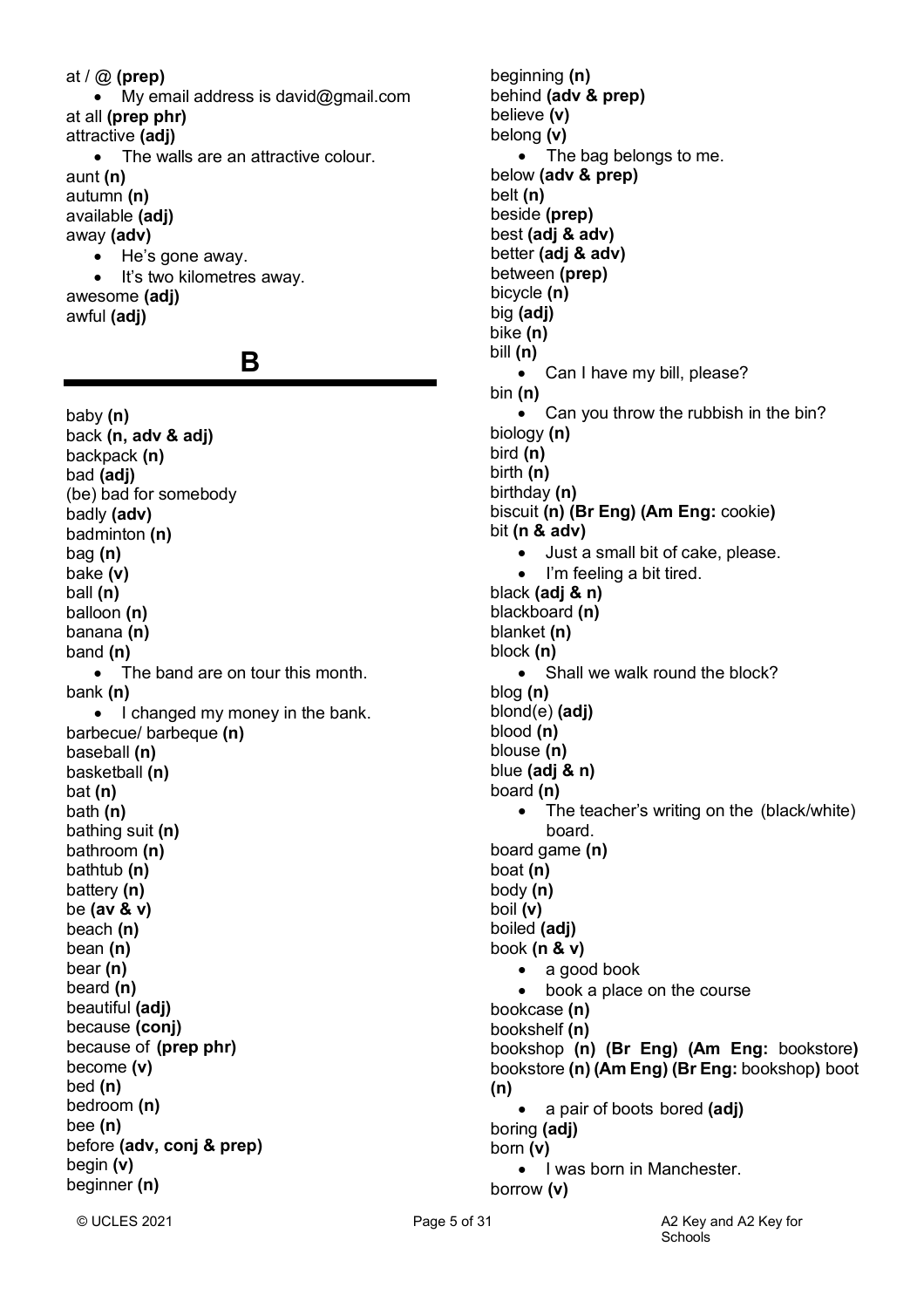• She borrowed a book from the library. boss **(n)** both **(pron & det)** bother **(v)** • Sorry to bother you. bottle **(n)** bottom **(n)** • at the bottom of the stairs bowl **(n)** box **(n)** boy **(n)** boyfriend **(n)**  bracelet **(n)** brain **(n)** brave **(adj)** bread **(n)**  break **(n & v)** • a break for lunch **(n)** • Someone's broken the window. **(v)** break down **(phr v)** • The car has broken down. breakfast **(n)** bridge **(n)** bright **(adj** – for colours**)** • bright pink brilliant **(adj)** • I thought the film was brilliant! bring **(v)** bring back **(v)** broken **(adj)** brother **(n)** brown **(adj & n)** brush **(n & v)** build **(v)** building **(n)** burger **(n)** bus **(n)** business **(n)** businessman **(n)** businesswoman **(n)**  business person **(n)** bus station **(n)** bus stop **(n)** busy **(adj)** but **(conj)** butter **(n)** butterfly **(n)** buy **(v)** by **(prep)** by accident **(prep phr)** by the way **(prep phr)** bye **(exclam)**

## **C**

cafe/café **(n)** cafeteria **(n)** cake **(n)** calendar **(n)** call **(n & v)** • I'll call (phone) again later this afternoon. He's called John. • I'm waiting for a call from Anna. camel **(n)** camera **(n)** camp **(v)** camping **(n)** campsite **(n)** cap **(n)** capital **(n)** can **(n & mv)** • I can ride a bike. (ability) • Can I have one? (request) • Can I help you? (offer) It can be cold here in winter. (possibility) • You can watch TV now. (permission) candy **(n)** cannot **(mv)** car **(n)** card **(n)** • birthday card • credit card • card game (e.g. We played a card game in class.) career **(n)** careful **(adj)** • Be careful! carefully **(adv)** car park **(n) (Br Eng) (Am Eng:** parking lot**)** carpet **(n)** carrot **(n)** carry **(v)** cartoon **(n)** case **(n)** cash **(n & v)** castle **(n)**  cat **(n)**  catch **(v)** CD **(n)** CD player **(n)** ceiling **(n)** cell phone **(n)** celebrate **(v)** celebrity **(n)** cent **(n)** centre/center **(n)** centimetre/centimeter (cm) **(n)** century **(n)** cereal **(n)**

chain **(n)** • She wore a gold chain.

certainly **(adv)**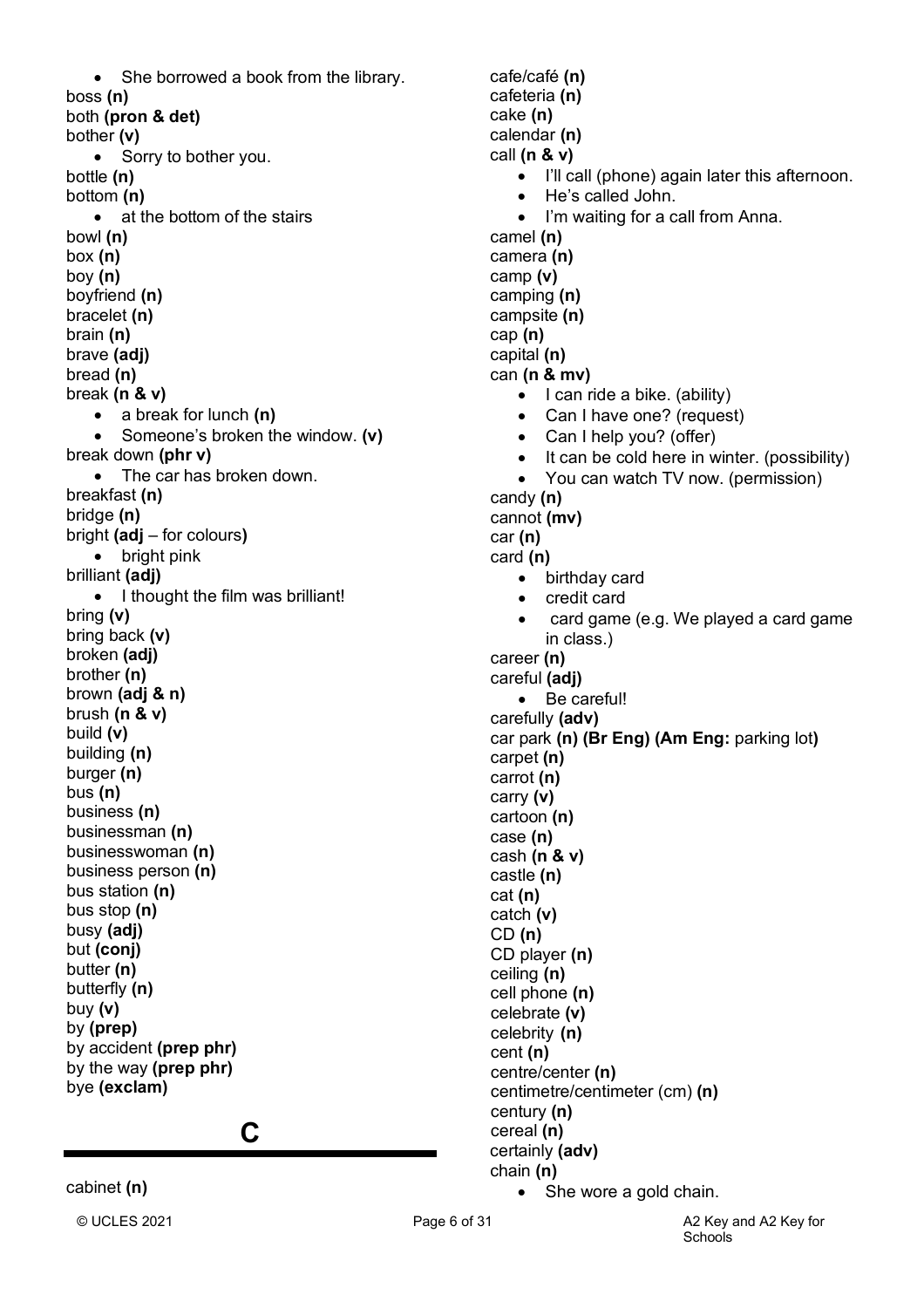• I need a new bicycle chain. chair **(n)** change **(v & n)** • There is a change of room for this course. channel **(n)** character **(n)** • He was my favourite character in the film. chat **(n)** chatroom **(n)** cheap **(adj)** check **(v)** cheese **(n)** chef **(n)** chemist **(n) (Br Eng) (Am Eng:** drugstore**)** chemistry **(n)** cheque **(n)** chess **(n)** chicken **(n)** child **(n)** chilli **(n)** chips **(n pl)** • egg and chips chocolate **(n)** choose **(v)** cinema **(n)** circle **(n)** circus **(n)** city **(n)** class **(n)** • a language class • a first-class ticket classical **(adj)** classmate **(n)** classroom **(n)** clean **(adj & v)** cleaner **(n)** clear **(adj)** • It's not clear to me. clearly **(adv)** clever **(adj)** click **(n & v)** • Click here to go to our website. climb **(v)** climbing **(n)** clock **(n)** close **(adj & v)** close to **(prep phr)** closed **(adj)** closet **(n)** clothes **(n pl)** cloud **(n)** cloudy **(adj)** clown **(n)** club **(n)** to join a club

coach **(n)**

coast **(n)** coffee **(n)** cola **(n)** cold **(adj & n)** colleague **(n)** collect **(v)** college **(n)** colour **(n & v)** comb **(n)**  come **(v)** come back **(v)**

• a coach trip

yesterday.

congratulations! **(exclam)**

comedy **(n)** comfortable **(adj)**

comic **(n)**  company **(n)**

competition **(n)** complete **(v)** computer **(n)** concert **(n)**

contact **(n & v)** continue **(v)**

copy **(v)** corner **(n)**

cousin **(n)**

cow **(n)**

• a tennis coach coat **(n)**

• We came back from our holiday

• What's the name of your company?

## conversation **(n)** cook **(n & v)** cooker **(n)** cookie **(n) (Am Eng) (Br Eng:** biscuit**)** cooking **(n)** cool **(adj & exclam)** • That's a cool bike! **(adj)** • the corner of the street correct **(adj)** cost **(n & v)** costume **(n)** • I forgot my swimming costume. could **(mv)** • I couldn't find the information Could you lend me some money? • We could go to the cinema tonight. country **(n)** countryside **(n)** course **(n)** • a university course a main course • of course (not) cover **(v &n)** • I had to cover my eyes. There was a flower on the book's cover.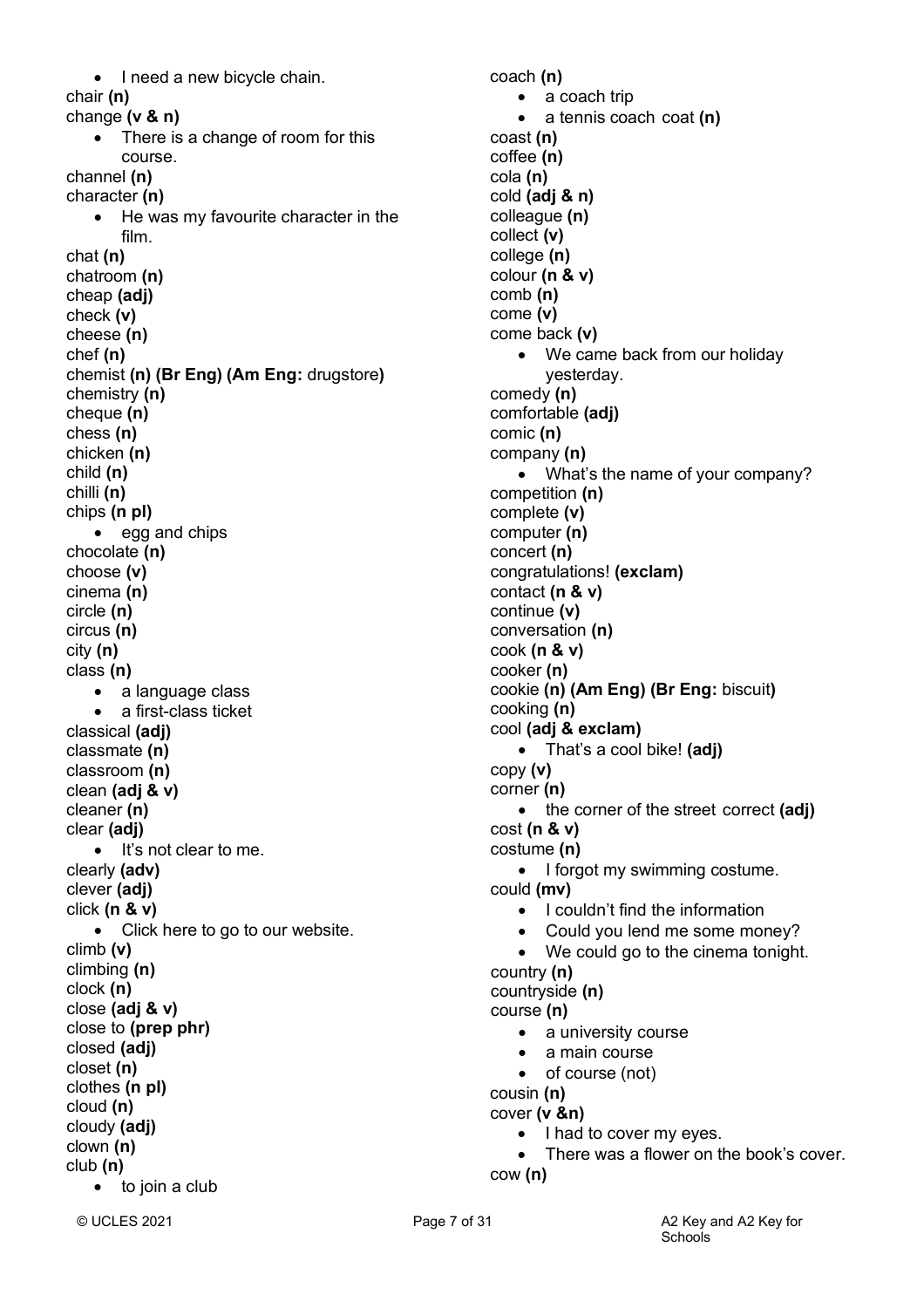crazy **(adj)** cream **(adj & n)** • I like strawberries and cream. • Mum's cream T-shirt got dirty. credit card **(n)** cricket **(n)** cross **(n & v)** • Don't cross the road here! **(v)** crossing **(n)** • Use the crossing to cross the street. crowd **(n)** crowded **(adj)** cry **(v)** • The baby's crying. cup **(n)** cupboard **(n)** curry **(n)** curtain **(n)** customer **(n)** cut **(v)** cycle **(v)** cycling **(n)**

**D**

dad **(n)** daily **(adj & adv)** dance **(n & v)** dancer **(n)** dancing **(n)** danger **(n)** dangerous **(adj)** dark **(adj)** date **(n)** • What's the date today? daughter **(n)** day **(n)** dead **(adj)** dear **(adj)** • Dear Anne, decide **(v)** deep **(adj)** degree **(n)** • The temperature's 30 degrees today. delay **(n & v)** • There will be a delay of two hours. **(n)** • The flight is delayed. **(v)** delicious **(adj)** deliver **(v)** dentist **(n)** department **(n)** department store **(n)** describe **(v)** desert **(n)** design **(v)** design (planning) **(n)**

design (process) **(n)** design (drawing) **(n)** desk **(n)** dessert **(n)** details **(n)** diary **(n)** dictionary **(n)** die **(v)** difference **(n)** different **(adj)** difficult **(adj)** digital **(adj)** digital camera **(n)** dining room **(n)** dinner **(n)** dinosaur **(n)** diploma **(n)**  directions **(n)** dirty **(adj)** disco **(n)** discount **(n)** discover **(v)** discuss **(v)** dish **(n)** • Chicken and chips is my favourite dish. • I broke a dish when I was washing up. dive **(v)** • I learnt to dive at the swimming pool. diving **(adj)** • I've joined a diving club. do **(av & v)** doctor **(n)** document **(n)** dog **(n)** doll **(n)** dollar **(n)** dolphin **(n)** donkey **(n)** door **(n)** dot **(n)** • dot com double **(adj)** • a double room down **(adv & prep)** download **(n & v)** • I downloaded the songs from the internet **(v)**. downstairs **(adv)** Dr **(n)** draw **(v)** drawer **(n)** drawing **(n)** dream **(n & v)** dress **(n & v)** dressed **(adj)** • Hurry, you need to get dressed! drink **(n & v)** drive **(v)**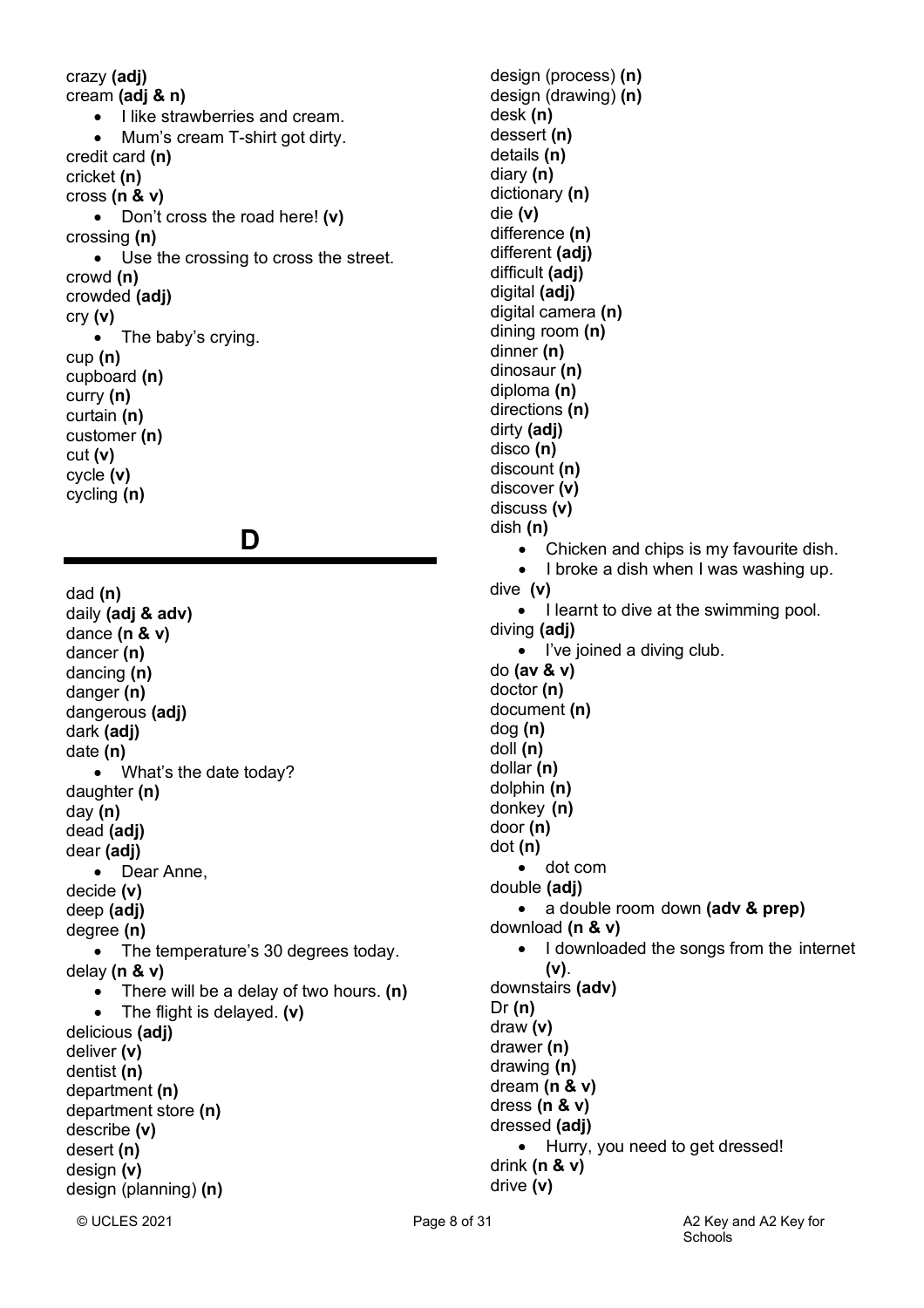driver **(n)** driving licence **(n)** drop **(v)** drugstore **(n) (Am Eng) (Br Eng:** chemist**)** drum **(n)** dry **(adj & v)** duck **(n)** during **(prep)** DVD **(n)** DVD player **(n)**

## **E**

each **(det & pron)** each other **(pron)** ear **(n)** early **(adj & adv)** earn **(v)** earring **(n)** easily **(adv)** east **(n, adj & adv)** easy **(adj)** eat **(v)** egg **(n)** electric **(adj)** electricity **(n)** elephant **(n)** elevator **(n) (Am Eng) (Br Eng:** lift**)** else **(adv)** • Anything else? email **(n & v)** empty **(adj)** end **(v & n)** engine **(n)** engineer **(n)** enjoy **(v)** enough **(adv, det & pron)** enter **(v)** • Are you going to enter the poster competition? • Please enter through the side door. entrance **(n)** envelope **(n)** environment **(n)** equipment **(n)** • You need special equipment to go diving. eraser **(n) (Am Eng) (Br Eng:** rubber**)** especially **(adv)** euro **(n)** even **(adv)** evening **(n)** event **(n)** • The Olympic games is a great event. ever **(adv)** every **(det)** everybody **(pron)**

everyone **(pron)** everything **(pron)** everywhere **(adv)** exactly **(adv)** examination/exam **(n)** example **(n)** • Look at the example first. • for example excellent **(adj)** except **(conj & prep)** excited **(adj)** exciting **(adj)** excuse **(v)** • Excuse me! exercise **(n & v)** • He should do more exercise to get fit. • I've got a maths exercise to finish. exhibition **(n)** • art exhibition exit **(n)** expensive **(adj)** experience **(n)** experiment **(n)** • The science experiment was fun. explain **(v)** explore **(v)** explorer **(n)** This book's about famous explorers. extra **(adj)** eye **(n)**

## **F**

- face **(n)**
- fact **(n)**
- factory **(n)**
- fail **(v)**
- fair **(adj)**
	- She has fair hair.
- fall **(n & v)**
	- in the fall **(n) (Am Eng) (Br Eng:** autumn**)**
	- He fell and hurt his leg. **(v)**

family **(n)**

famous **(adj)**

- fan **(n)**
- She's a football fan.
- fantastic **(adj)**
- far **(adv)**
- How far is the next garage? farm **(n)**
- farmer **(n)** fashion **(n)** fast **(adj & adv)**
- fast food **(n)** fat **(adj)**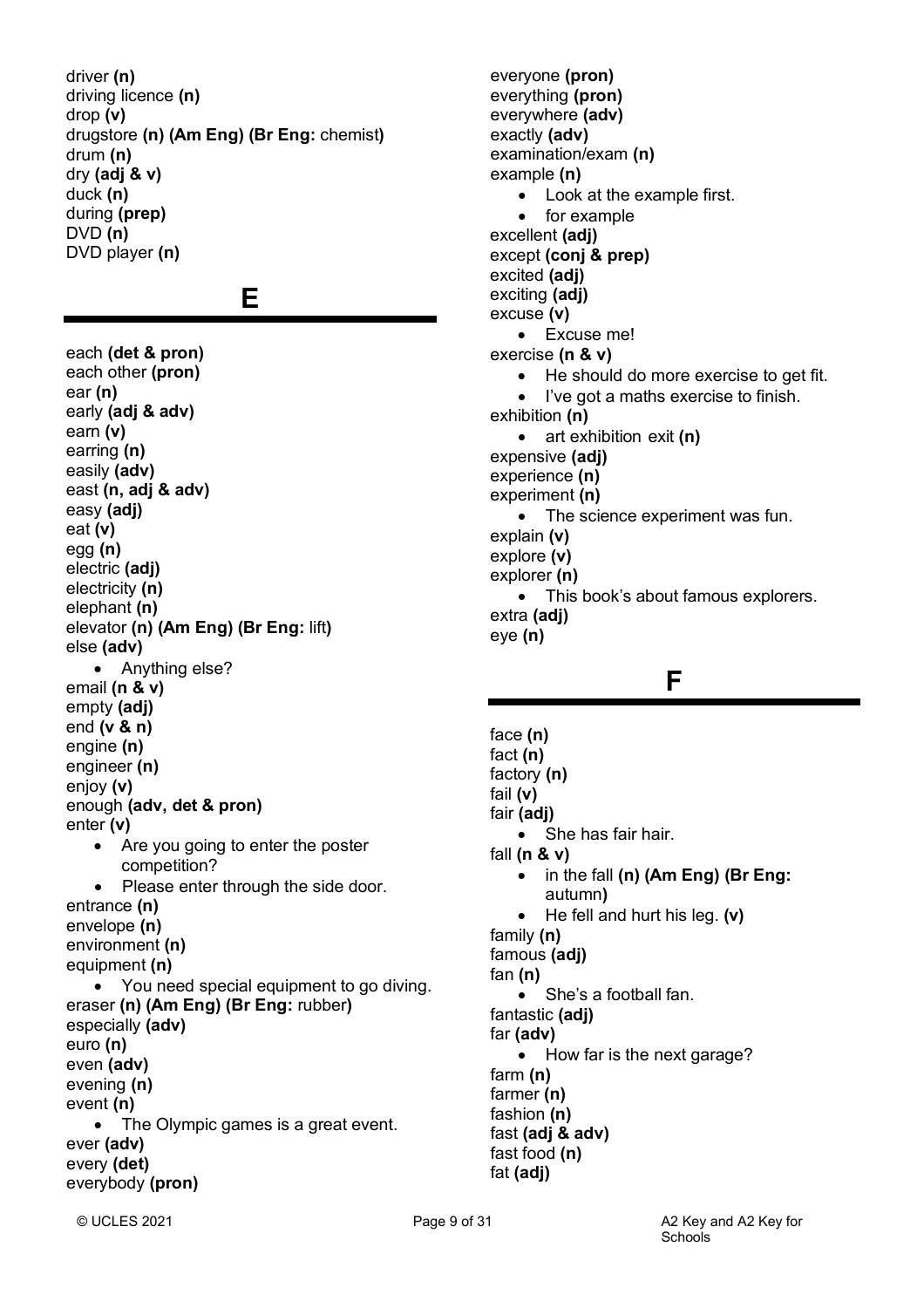father **(n)** favourite **(adj)** feel **(v)** • to feel well feelings **(n)** festival **(n)** few **(det & adj)** field **(n)** file **(n)** fill **(v)** fill in **(phr v)** • to fill in a form film **(n & v)** final **(adj)** finally **(adv)** find **(v)** • I found my keys under the sofa. find out **(phr v)** fine **(adj)** • That's fine! • I'm fine, thank you. • The weather is fine. finger **(n)** finish **(v)** fire **(n)** first **(adv & adj)** • First… then… **(adv)** • John came first. **(adv)** • first prize **(adj)** first name **(n)** first of all **(adv)** • First of all, you must wash your hands. fish **(n & v)** fishing **(n)** fit **(adj)** • I joined a gym to get fit. • I run to keep fit. fix **(v)** flat **(n)** flight **(n)** floor **(n)** • The bedrooms are on the first floor. • Don't leave your clothes on the floor. flower **(n)** fly **(v)** fog **(n)** foggy **(adj)** folder **(n)** follow **(v)** follow (social media) **(v)** • follow somebody on social media food **(n)** foot **(n)** • my right foot football **(n)** footballer **(n)**

for **(prep)** foreign (adi) forest **(n)** forget **(v)** fork **(n)** • knife and fork form **(n)** • Fill in this form. free **(adj & adv)** • I got a free ticket to the match. • Are you free on Saturday? French fries **(n) (Am Eng) (Br Eng:** chips**)** fresh **(adj)** • fresh fruit fridge **(n)** fried **(adj)** friend **(n)** • It's easy for her make friends. friendly **(adj)** frightened **(adj)** from **(prep)** front **(n)** • at the front of the train • Stand in front of me. fruit **(n)** full **(adj)** fun **(adj & n)** funny **(adj)** fur **(n)** furniture **(n)** further **(adj)**

## **G**

gallery **(n)** game **(n)** garage **(n)** garden **(n)** garlic **(n)** gas **(n) (Am Eng) (Br Eng:** petrol) gas station **(n) (Am Eng) (Br Eng:** petrol station) gate **(n)** geography **(n)** get **(v)** get back **(v)** • I need to take the bus to get back home. get dressed **(v)** get fit **(v)** get married **(v)** get off **(phr v)** • to get off the bus get on **(phr v)** • to get on the bus get up **(phr v)** • to get up in the morning gift **(n)** girl **(n)**

girlfriend **(n)**

future **(n)**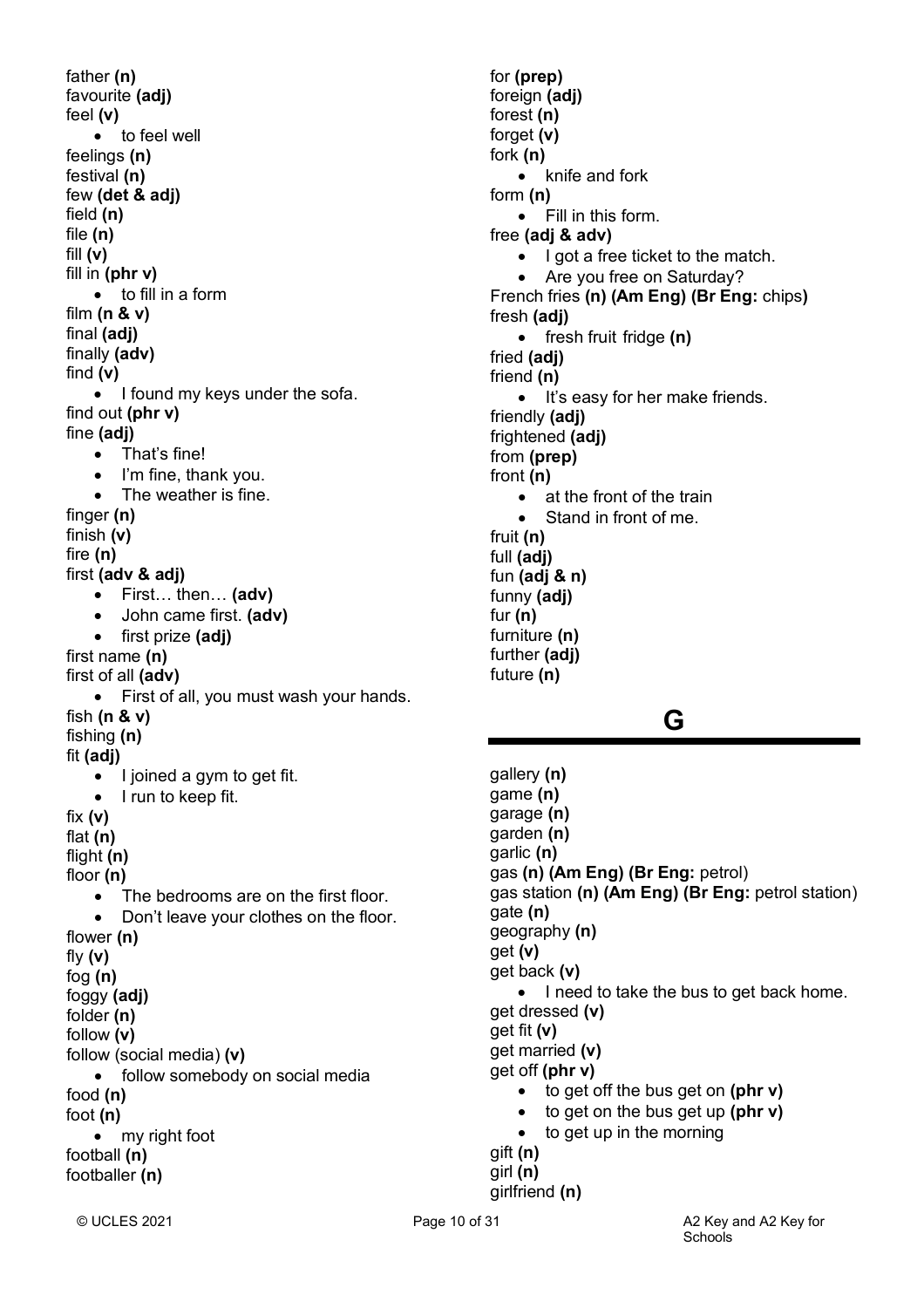give **(v)** give back **(v)** • I'll give them back to you tomorrow. I'll give back your books tomorrow. give somebody a call/ring **(v)** glad **(adj)** glass **(n & adj)** glasses **(n pl)** glove **(n)** go **(v)** goal **(n)** gold **(n & adj)** golden **(adj)** golf **(n)** good **(adj)** good afternoon **(exclam)** goodbye **(exclam)** good evening **(exclam)** good-looking **(adj)** good morning **(exclam)** good night **(exclam)** go out **(phr v)** • Are you going out this evening? grade **(n)** gram(me) **(n)** grandchild **(n)** grand(d)ad **(n)** granddaughter **(n)** grandfather **(n)** grandma **(n)** grandmother **(n)** grandpa **(n)** grandparent **(n)** grandson **(n)** granny **(n)** grape **(n)** grass **(n)** great **(adj)** green **(adj)** grey **(adj & n) (Br Eng) (Am Eng:** gray**)** grilled **(adj)** grocery store **(n) (Am Eng)** group **(n)** grow **(v)** grow up **(phr v)** guess **(v)** Guess what? **(v)** guest **(n)** guest-house **(n)** guide **(n)** guidebook **(n)** guitar **(n)** guy **(n)** • He's a really nice guy. gym **(n)**

hair **(n)** half **(det, n & pron)** half-price **(adj)** hall **(n)** hand **(n)** handbag **(n)** happen **(v)** happy **(adj)** harbour **(n)** hard **(adj & adv)** • hard wood **(adj)** • the homework was hard **(adj)** • to work hard **(adv)** hat **(n)** hate **(v)** have **(av & v)** have got to **(mv)** have to **(mv)** he **(pron)** head **(n)** • My head hurts. headache **(n)** headphones **(n)** headteacher **(n)** health **(n)** healthy **(adj)** hear **(v)** heart **(n)** heating **(n)** • Can you turn the heating on? heavy **(adj)** • a heavy blanket helicopter **(n)** hello **(exclam)** help **(v & n)** • Call me if you need any help. helpful **(adj)** her **(det & pron)** here **(adv)** hers **(pron)** herself **(pron)** • by herself hey **(exclam)** hi **(exclam)** high **(adj)** hill **(n)** him **(pron)** himself **(pron)** • by himself hip hop **(n)** his **(det & pron)** history **(n)** hit **(v)** hobby **(n)** hockey **(n)**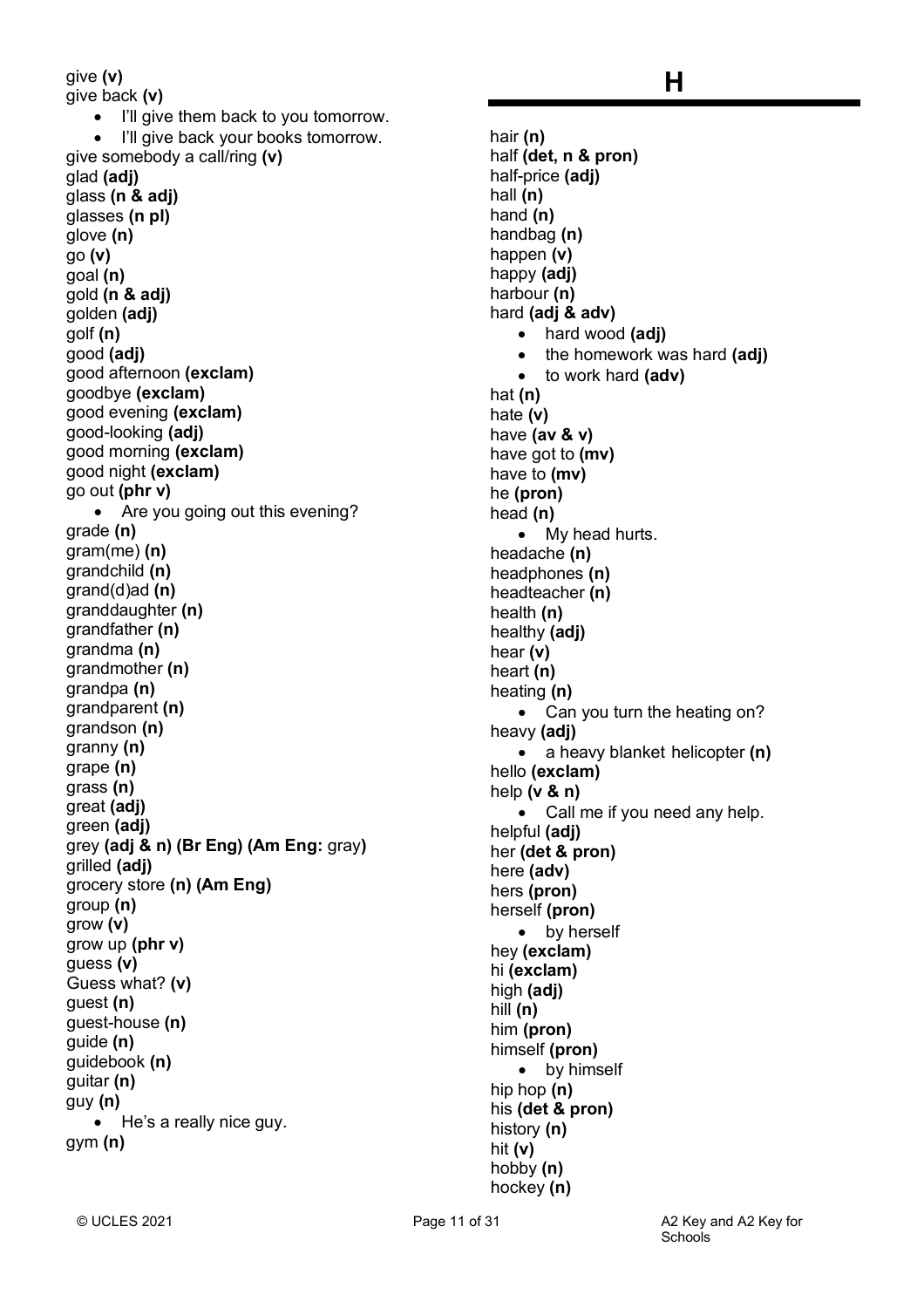hold **(v)** holiday **(n)** home **(n & adv)** homework **(n)** honey **(n)** hope **(v)** horrible **(adj)** horror **(adj)** horse **(n)** hospital **(n)** hot **(adj)** hotel **(n)** hour **(n)** house **(n)** housewife **(n)** how **(adv)** however **(adv)** huge **(adj)** hungry **(adj)** hurry **(v)** hurt **(v)** husband **(n)**

**I**

I **(pron)** ice **(n)** ice cream **(n)** ice skating **(n)** ID **(n)** ID card **(n)** idea **(n)** identification **(n)** if **(conj)** ill **(adj)** immediately **(adv)** important **(adj)** impossible **(adj)** improve **(v)** in **(adv & prep)** include **(v)** including **(prep)** indoor **(adj)** indoors **(adv)** information **(n)** in front of **(prep phr)** ingredient **(n)** insect **(n)** inside **(adv & prep)** instead **(adv)** instead of **(prep)** instructions **(n pl)** instrument **(n)** interested **(adj)** interesting **(adj)** international **(adj)**

internet **(n)** into **(prep)** invent **(v)** invention **(n)** invitation **(n)** invite **(v)** island **(n)** it **(pron)** IT **(n)** its **(det)** itself **(pron)**

## **J**

jacket**(n)** jam **(n)** • fruit jam jazz **(n)** jeans **(n pl)** jewellery **(n) (Br Eng) (Am Eng:** jewelry **)** job **(n)** join **(v)** journalist **(n)** journey **(n)** juice **(n)** jump **(v)** jumper **(n)** just **(adv)**

- I've just seen Tom.
	- Just a moment.

# **K**

- keep **(v)**
	- May I keep this?
	- Keep right!

key **(n)**

- This is the key to my front door.
- The answer key is at the back of the book.

keyboard **(n)**

- I play the keyboard in a band.
- The keyboard for my computer is broken.

kick **(n & v)**

kid(s) **(n)**

kilogramme (kg) **(n) (Br Eng) (Am Eng:**

kilogram **)** kilometre (km) **(n) (Br Eng) (Am Eng:** kilometer **)** kind **(adj & n)**

- That's very kind of you.
- What kind of book do you want?

king **(n)** kiss **(n & v)** kit **(n)** kitchen **(n)**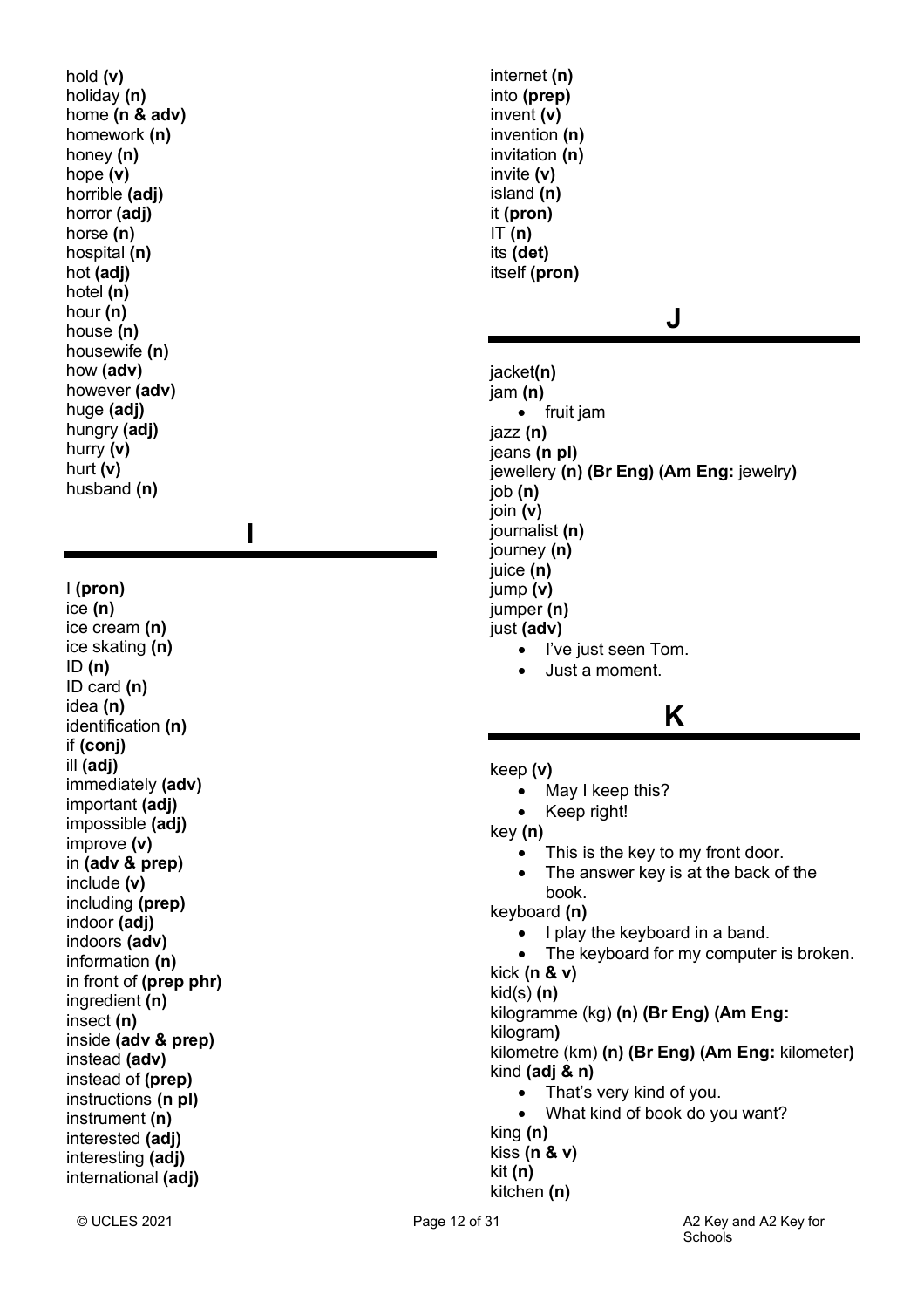kite **(n)** knife **(n)** know **(v)**

## **L**

lake **(n)** lamp **(n)** language **(n)** laptop (computer) **(n)** large **(adj)** last **(adj & det)** late **(adv & adj)** • The train is going to be late. **(adj)** later **(adv)** • I'll see you later. latest **(adj)** laugh **(v)** lazy **(adj)** learn **(v)** least **(adv)** • at least leather **(n & adj)** leave **(v)** • The train leaves at 10 o'clock. • I left my bag in the cinema. • There isn't any milk left. left **(adj, adv & n)** • Go to the left. **(n)** • left hand **(adj)** • Turn left. **(adv)** left-hand **(adj)** leg **(n)** lemon **(n)** lemonade **(n)** lend **(v)** length **(n)** • The length of the lesson/journey was 50 minutes. • The length of the race was 100 metres. • Can you swim a length of the pool? less **(adj, det & pron)** lesson **(n)** let **(v)** • Let's go to the beach. • Let me know when you arrive. My parents let me go to the beach. letter **(n)** • Saturday begins with a capital letter. • I posted the letter to you on Friday. level **(n)**

• language level library **(n)**

licence **(n)**

• driving licence lie down **(phr v)**

life **(n)** lift **(n)**

line **(n)**

list **(n)** listen **(v)**

little **(adj)** live **(v)**

living room **(n)**  local **(adj)** long **(adj)** look **(v)**

look after **(phr v)** look at **(phr v)** look for **(phr v)** look out **(phr v)**

lorry **(n)** lose **(v)**

lost **(adj)** lots / a lot **(n)**

loud **(adj)** love **(n & v)** lovely **(adj)** low **(adj)** luck **(n)** luckily **(adv)** lucky **(adj)** luggage **(n)** lunch **(n)** lunchtime **(n)**

machine **(n)** mad **(adj)** magazine **(n)** mail **(n)**

main course **(n)**

light **(n & adj)** like **(adv, prep & v)**

Take the lift to the third floor • Can I give you a lift to the station?

• What's the weather like? **(adv)**

• I'd like a drink. **(v)**

• Click on the link.

• You look happy. • Don't look now!

 $\bullet$  Look out – it's going to fall!

• We lost the game. • I've lost my passport.

• a lot of homework.

• the next line lion **(n)**

litre **(n) (Br Eng) (Am Eng:** liter**)**

• draw a line

link (technology) **(n)**

• It's like an orange but bigger. **(prep)**

**M**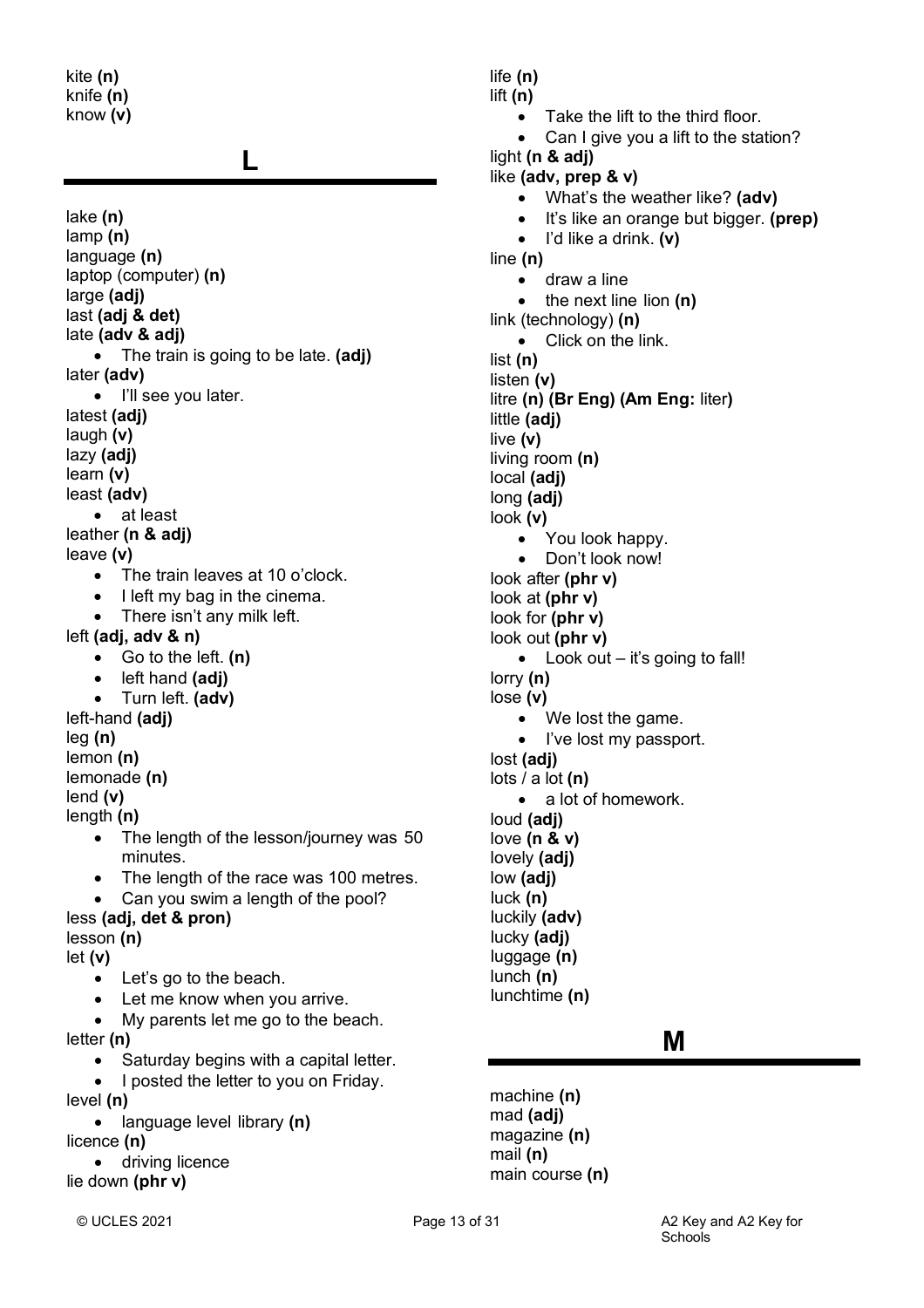make **(v)** make sure (that) **(v)** make-up **(n)** man **(n)**  manager **(n)** mango **(n)** many **(det & pron)** map **(n)**  mark **(n)** market **(n)** married **(adj)** match **(n)** • football match maths/mathematics **(n) (Br Eng) (Am Eng:** math**)** matter **(n & v)** • It doesn't matter. **(v)** • What's the matter? **(n)** may **(mv)** maybe **(adv)** me **(pron)** meal **(n)** mean **(v)** meat **(n)** mechanic **(n)** medicine **(n)** meet **(v)** meeting **(n)** melon **(n)** member **(n)** • a member of a club memory **(n)** • My computer has 4GB of memory. menu **(n)** message **(n)** metal **(n & adj)** metre **(n) (Br Eng) (Am Eng:** meter**)** midday **(n)** middle **(n)** • Bob's the one in the middle of the photo. midnight **(n)** might **(mv)** mile **(n)** milk **(n)** million **(n)** mind **(v)** • Do you mind if I close the window? I don't mind if Never mind. Mind your head! mine **(pron)** mineral water **(n)** minus **(prep)** minute **(n)** mirror **(n)** Miss **(n)** miss **(v)**

missing **(adj)** mistake **(n)** mix **(v)** mobile (phone) **(n)** model **(n)** modern **(adj)** mom **(n) (Am Eng)** moment **(n)** • I'm in England at the moment. money **(n)** monkey **(n)** month **(n)** monthly **(adj & adv)** moon **(n)** more (adj, adv, det & pron) morning **(n)** most (adj, adv, det & pron) mother **(n)** motorbike **(n)** motorway **(n)** mountain **(n)** mouse **(n)** • I got a new mouse for my laptop. • I've got a pet mouse. mouth **(n)** move **(v)** movie **(n) (Am Eng) (Br Eng:** film) movie star **(n) (Am Eng) (Br Eng:** film star**)** movie theater **(n) (Am Eng) (Br Eng:** cinema**)** MP3 player **(n)** Mr **(n)** Mrs **(n)** Ms **(n)** much (adj, adv, det & pron) mug **(n)** mum **(n) (Br Eng)** museum **(n)** mushroom **(n)** music **(n)** musical **(adj)** musician **(n)** must **(mv)** my **(det)**

## **N**

name **(n)** national **(adj)** nationality **(n)** nature **(n)** natural (not artificial) **(adj)** near **(adv & prep)** nearly **(adv)** neck **(n)**

myself **(pron)**

• by myself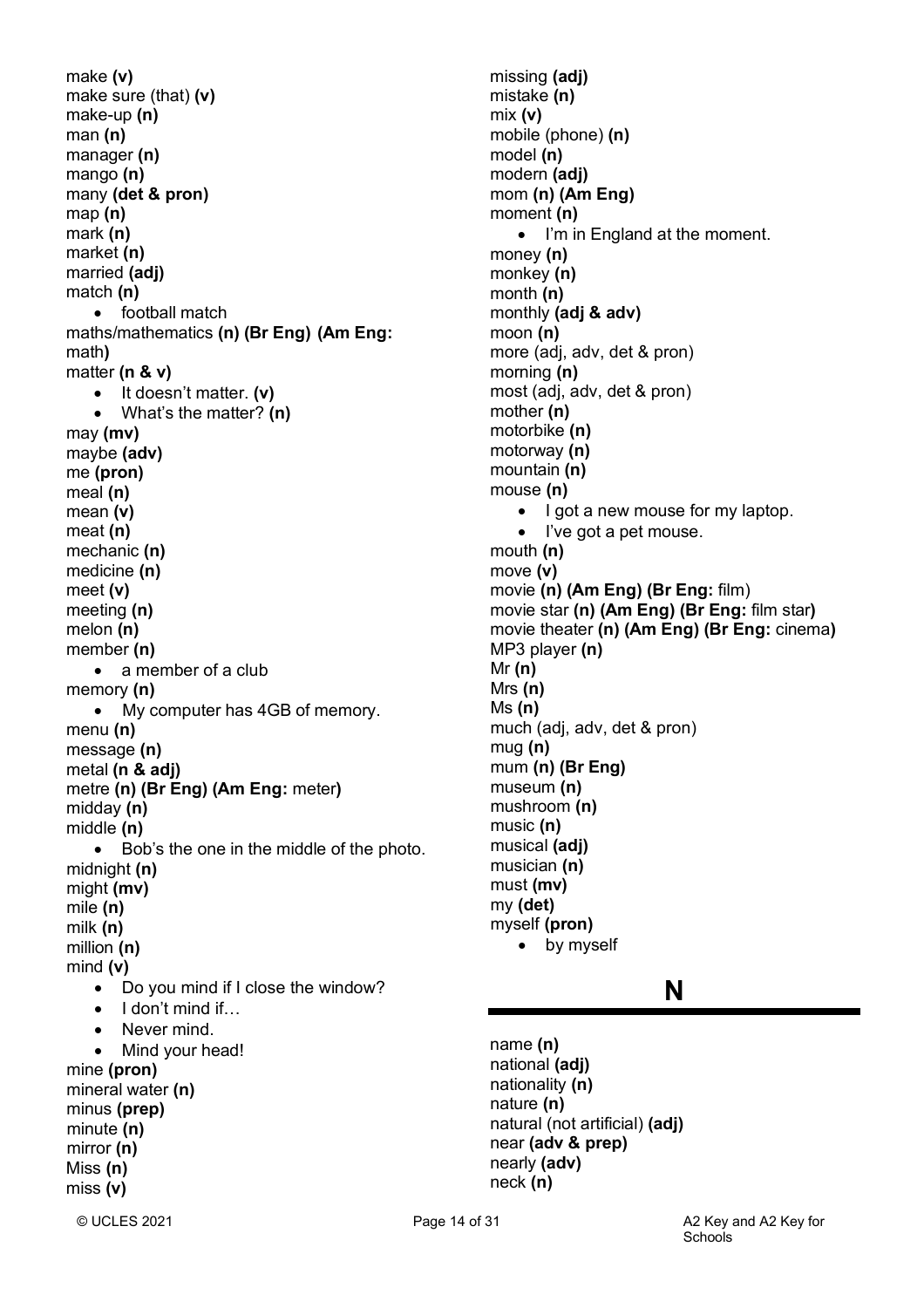necklace **(n)** need **(v)** neighbour **(n)** nervous **(adj)** net **(n)** • I found a great website on the net. never **(adv)** new **(adj)** news **(n)** newspaper **(n)** next **(adj & adv)** next to **(prep)** nice **(adj)** night **(n)** no (adv, det & pron) nobody **(pron)** noise **(n)** noisy **(adj)** noon **(n)** no one **(pron)** normal **(adj)** north **(n, adj & adv)** nose **(n)** not **(adv)** note **(n & v)** The students took notes during the class. She noted the name of the company. notebook **(n)** nothing **(pron)** notice **(n)** now **(adv)** number **(n)** nurse **(n)**

## **O**

occupation **(n)** o'clock **(adv)** of **(prep)** of course (not) **(adv)** off **(adv)** offer **(n & v)** office **(n)** often **(adv)** oh **(exclam)** oh dear! **(exclam)** oil **(n)** car oil cooking oil OK/okay **(exclam)** old **(adj)** Olympic **(adj)** omelette **(n)** on (prep & adv) once **(adv)**

ocean **(n)**

only once one **(det & pron)** onion **(n)** online **(adj & adv)** only **(adv & adj)** • I only wanted to help. the only one open **(adj & v)** opera **(n)** opinion **(n)** opposite **(prep)** or **(conj)** orange **(adj & n)** order **(n & v)** We have received your order. You order your meal from the waiter. other **(det & pron)** our **(det)** ours **(pron)** ourselves **(pron)** out **(adv)** outdoor **(adj)** outdoors **(adv)** out of **(prep)** outside **(prep & adv)** oven **(n)** over **(prep & adv)** • over 60 people **(adv)** • to travel all over the world **(prep)** own **(adj)** • They cook their own meals.

# **P**

pack **(v)** • pack a suitcase page **(n)** pain **(n)** paint **(v & n)** painter **(n)** painting **(n)** pale **(adj)** pair **(n)** • a pair of shoes paper **(n & adj)** paragraph **(n)** pardon **(exclam)** • Pardon? parent **(n)** park **(n & v)** parking lot **(n) (Am Eng) (Br Eng:** car park**)** parrot **(n)** part **(n)** the best part of the day partner **(n)** party **(n)**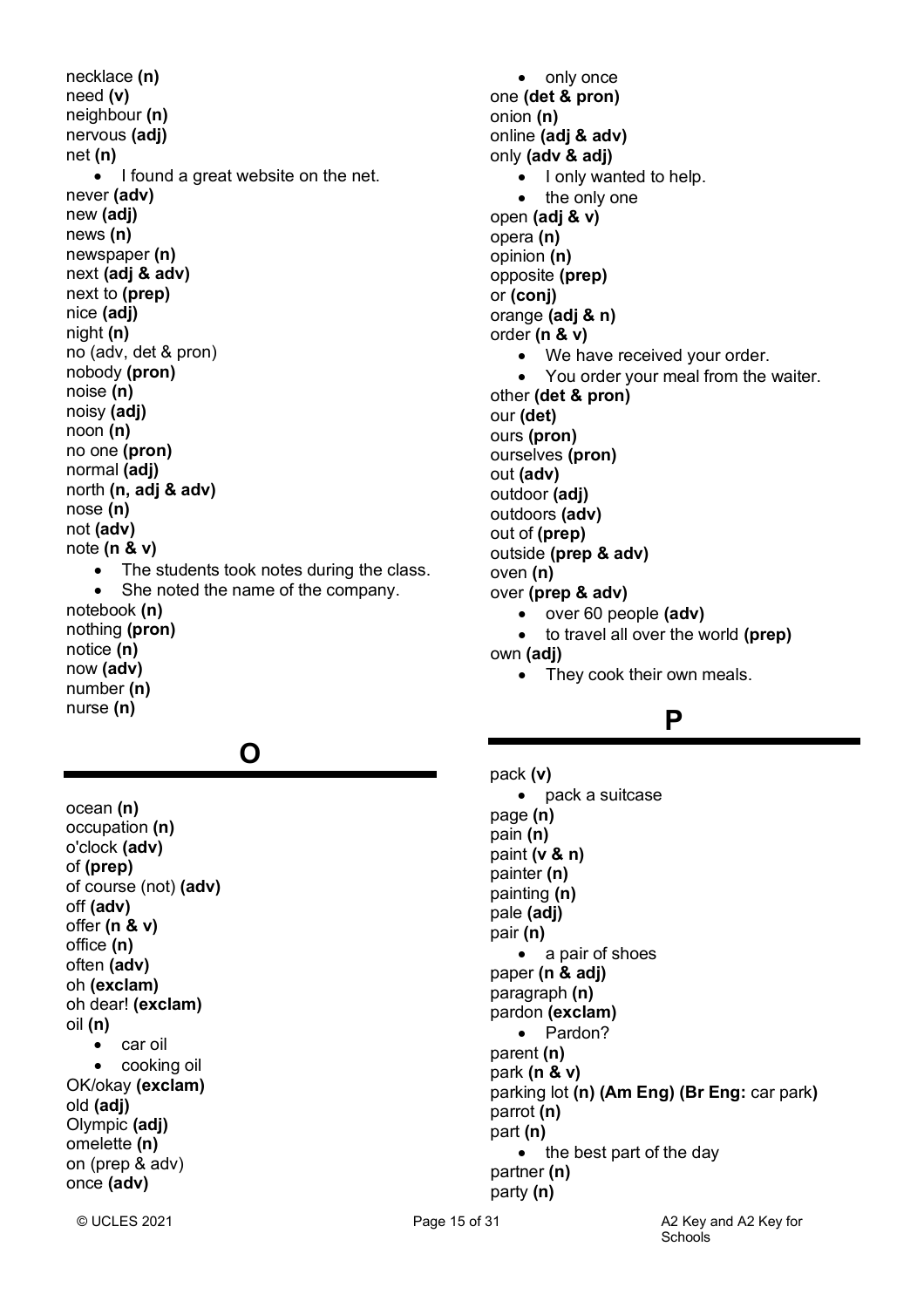pass **(v)** • You pass the station on the left. to pass a driving test passenger **(n)** passport **(n)** password **(n)** past **(prep & n)** • In the past, people didn't have mobiles. pasta **(n)** path **(n)** pay **(v)** PC (personal computer) **(n)** pear **(n)** pen **(n)** pence **(n)** pencil **(n)** pencil case **(n)** penfriend **(n)** penny **(n)** people **(n pl)** pepper **(n)** per **(prep)** perfect **(adj)** perform (entertainment) **(v)** performance (entertainment) **(n)** perfume **(n)** perhaps **(adv)** person **(n)**  pet **(n)** petrol **(n)** petrol station **(n)** pharmacy **(n)** phone **(v & n)** photo(graph) **(n)** photographer **(n)** photography **(n)** physics **(n)** piano **(n)** pick up **(phr v)** picnic **(n)** picture **(n)** piece **(n)** • a piece of cake pillow **(n)** pilot **(n)** pink **(adj)** pity **(n)** • What a pity! pizza **(n)** place **(n)** • a nice place for a picnic • Let's meet at my place. • book a place on a course to take place plan **(n & v)** plane **(n)** The plane was late.

plant **(n)** plastic **(n & adj)** plate **(n)** platform **(n)** • Your train leaves from Platform 8. play **(v & n)** • to play football **(v)** • to play the guitar **(v)** • a play at the theatre **(n)** player **(n)** playground **(n)** pleasant **(adj)** please **(v & exclam)** • I'm very pleased for you. **(v)** • Please be quiet! pleased **(adj)** plus **(prep)** p.m. **(adv)** pocket **(n)** point **(v)** police **(n)** police car **(n)** police officer **(n)** police station **(n)** polite **(adj)** pool **(n)** • swimming pool poor **(adj)** poor thing/you **(adj)** pop **(n)** • pop music popular **(adj)** port **(n)** possible **(adj)** possibly **(adv)** post **(v & n)** • to post a letter • What's in the post today? • to post something online postcard **(n)** poster **(n)** post office **(n)** potato **(n)** pound (£) **(n)** practice **(n) (Br Eng) (Am Eng:** practise**)** • football practice practise **(v)** • You must practise if you want to play well. prefer / would prefer **(v)** • I prefer football to basketball. • I'd prefer to come with you. prepare **(v)** present **(n)** • a birthday present pretty **(adj)**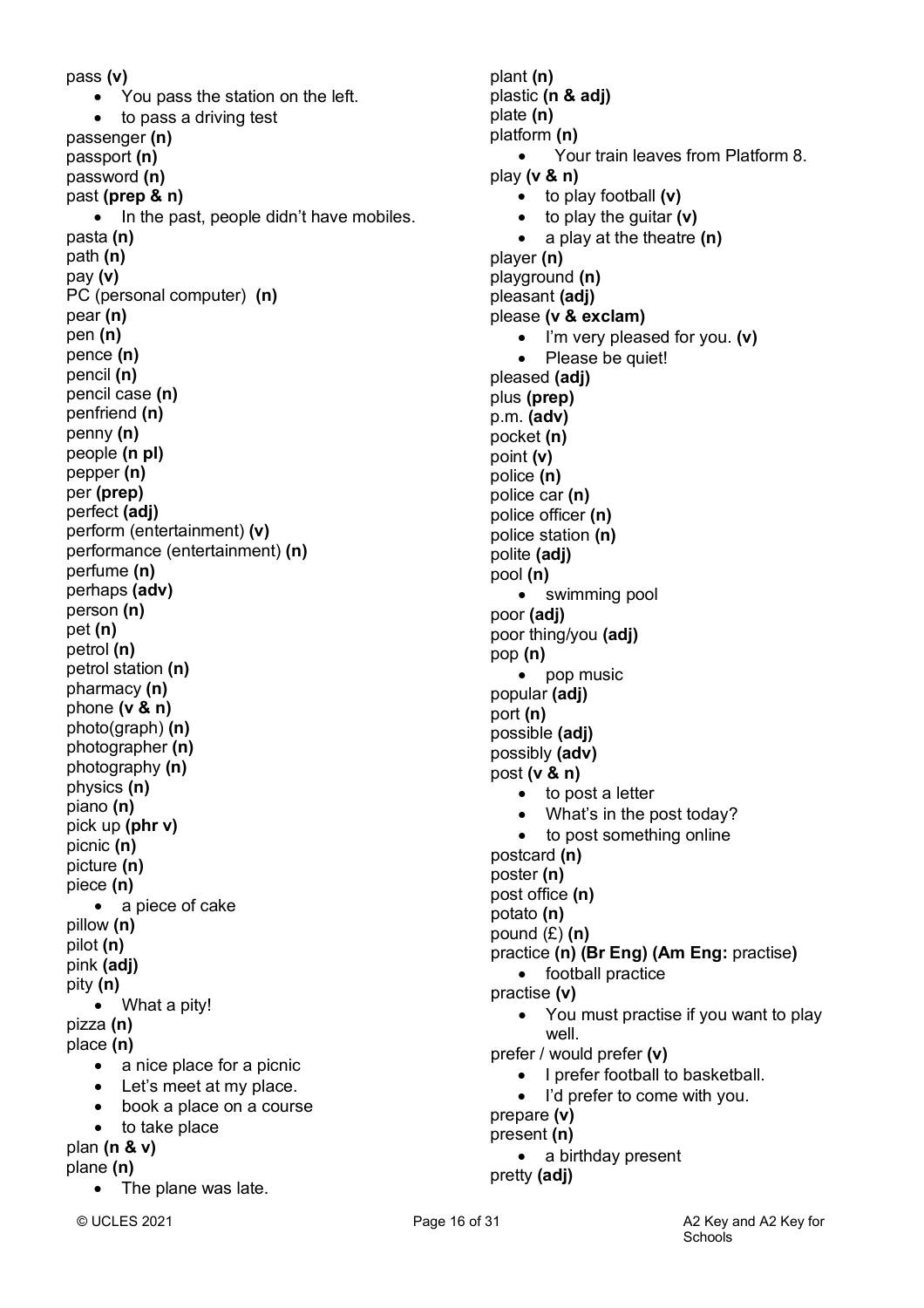price **(n)** print **(v)** printer **(n)** prize **(n)** probably **(adv)** problem **(n)** program **(n)** • a computer program programme **(n)** • a TV programme project **(n)** • a school project pull **(v)** pupil **(n)** purple **(adj)** purse **(n)** push **(v)** put **(v)** put on **(phr v)** puzzle **(n)**

# **Q**

quarter **(n)** • a quarter of an hour queen **(n)** question **(n)** quick **(adj)** quickly **(adv)** quiet **(adj)** • Please be quiet! The restaurant was quiet last night.

quite **(adv)**

- Are you quite sure?
- quite old

quiz **(n)**

**R**

rabbit **(n)**

- race **(n & v)**
	- a running race **(n)**
- She raced her brother to the bus stop. **(v)** racket **(n)**

• Can I borrow your tennis racket? radio **(n)** railway **(n)** rain **(n & v)** raincoat **(n)** rap **(n)** • rap music read **(v)** reading **(n)** ready **(adj)**

real **(adj)** really **(adv)** reason **(n)** receipt **(n)** receive **(v)** receptionist **(n)** recipe **(n)** record **(v)** • They're recording a new album. red **(adj)** refrigerator **(n)** relax (become happy) **(v)** relaxing **(adj)** remember **(v)** rent **(v)** repair **(v)** repeat **(v)** rest **(n & v)** • to have a rest **(n)** • 'Try to rest,' the doctor said. **(v)** • the rest of the day **(n)** restaurant **(n)** return **(n & v)** • my return from holiday **(n)** • He returned home late. **(v)** • She returned her library books. **(v)** review (N/A) **(n)** rice **(n)** rich **(adj)** ride **(n & v)** right **(n, adj & adv)** • He swam to the right. **(n)** • your right hand **(adj)** • That's the right answer. **(adj)** • Turn right here. **(adv)** right hand **(adj)** ring **(n & v)** • He bought her a gold ring. Give me a ring if you're free. • I rang home last night. river **(n)** road **(n)** roast **(v & adj)** rock **(n)** • rock concert roof **(n)** room **(n)** • a double room round **(adj)** roundabout **(n)** rubber **(n)** rubbish **(unc n)** • Can you throw the rubbish in the bin? rugby **(n)** ruler **(n)**

• When will it be ready?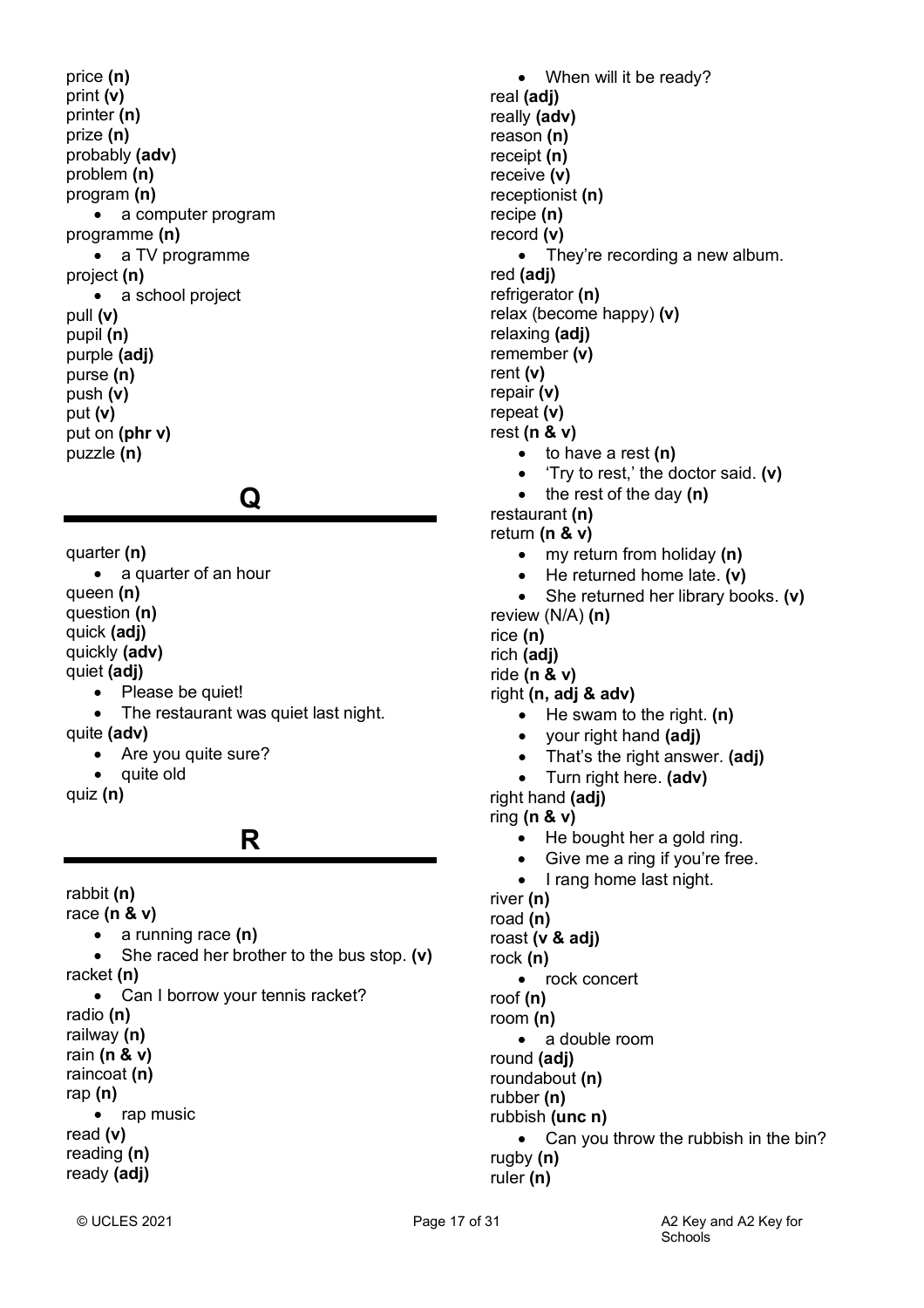run **(v)** runner **(n)** running **(n)**

## **S**

© UCLES 2021 **Page 18 of 31** A2 Key and A2 Key for sad **(adj)** safe **(adj)** sail **(v)** sailing **(n)** salad **(n)** sale **(n)** • for sale I bought it in the sale. salt **(n)** same **(adj & pron)** • at the same time **(adj)** • Your watch is the same as mine. **(pron)** sandwich **(n)** sauce **(n)** sausage **(n)** save **(v)** • to save money • to save time say **(v)** scared **(adj)** scarf **(n)** scary **(adj)** school **(n)** schoolchild **(n)** science **(n)** scientist **(n)** scissors **(n pl)** scooter **(n)** screen **(n)** sea **(n)** season **(n)** seat **(n)** second **(adj, det & n)** secretary **(n)** see **(v)** seem **(v)** • She seems happy. • It seemed like a good idea. selfie **(n)** sell **(v)** send **(v)** sentence **(n)** serious (person) **(adj)** serve **(v)** set **(n)** several **(det & pron)** shall **(mv)** shame **(n)** • What a shame! shampoo **(n & v)** share **(v)**

- Bob and Sam share an office.
- Will you share your sandwich with me?

share (digitally) **(v)**

She shared her pictures online.

she **(pron)**

sheep **(n)**

- sheet **(n)**
	- a bed sheet
	- a sheet of paper
- shelf **(n)**
- ship **(n)**  shirt **(n)**
- shoe **(n)**
- 
- shop **(n & v)** shop assistant **(n)**
- shopping **(n)**
	- Let's go shopping tomorrow.
- short **(adj)** • a short time
- shorts **(n pl)**
- should **(mv)**
- shout **(v)**
- show **(v & n)**
	- Show me your photos. **(v)**
	- a film show **(n)**

• show somebody round **(v)** shower **(n)** shut **(v)** shy **(adj)** sick **(adj)** side **(n)** • this side of the room sightseeing **(n)** sign **(n)** silver **(n & adj)** similar **(adj)** simple **(adj)** since **(prep)** sing **(v)** singer **(n)** singing **(n)** single **(adj)** sink **(n)** sister **(n)** sit **(v)** sit down **(phr v)** site **(n)** • internet site sitting room **(n)** size **(n)** skate **(v)** skateboard **(n)** skateboarding **(n)** skating **(n)** ski **(v)** skiing **(n)**

skirt **(n)**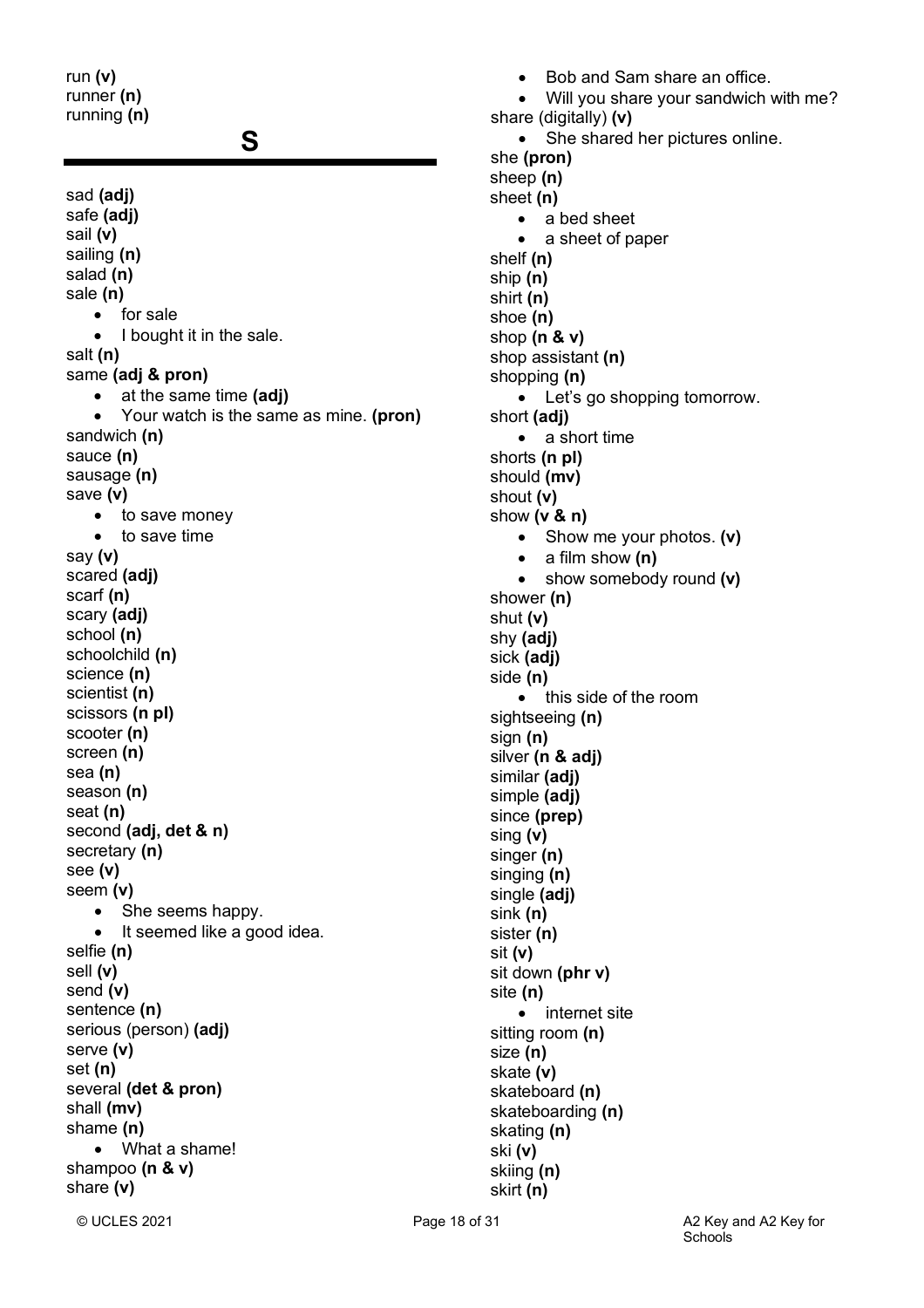sky **(n)** sleep **(v)** slice **(n)** slim **(adj)** slow **(adj)** slowly **(adv)** small **(adj)** smart (stylish) **(adj)** smart (clever) **(adj)** smoke **(v)** smoking **(n)** snack **(n)**  snake **(n)** snow **(n & v)** snowboard **(n)** snowboarding **(n)** so (conj & adv) • So, I think it's right. **(conj)** • He ate too much, so he felt ill. **(conj)** • He wanted to go but he didn't say so. **(adv)** soap **(n)** soccer **(n)** social media **(n)** sock **(n)** sofa **(n)**  soft **(adj)** software **(n)** some **(det & pron)** somebody **(pron)** someone **(pron)** something **(pron)** sometimes **(adv)** somewhere **(adv)** son **(n)** song **(n)** soon **(adv)** sorry **(adj)** • I'm sorry I'm late. • Sorry, I don't understand that. Sorry to hear you're not well. sort **(n)** sound **(v)** • That sounds nice. • To sound good/interesting/strange, etc. soup **(n)** south **(n, adj & adv)** space **(n)** spare **(adj)** • I read a lot in my spare time. speak **(v)** speaker **(n)** special **(adj)** spell **(v)** spelling **(n)** spend **(v)** Let's spend the weekend at the beach. • He spends a lot of money on clothes.

• I hate winter but I love spring.

• Put a stamp on the envelope.

• She was standing at the bus stop.

I stayed in New York for 10 days.

spoon **(n)** sport **(n)**

spring **(n)**

stand **(v)**

steak **(n)** steal **(v)**

still **(adv)** stomach **(n)** stomach ache **(n)** stop **(n & v)** store **(n)** storm **(n)** story **(n)**

straight **(adj & adv)**

strange **(adj)**

strawberry **(n)** street **(n)** striped **(adj)** stripes **(n)** strong **(adj)** student **(n)** studies **(n pl)** study **(v)** stuff **(n)**

subject **(n)**

success **(n)** successful **(adj)** such **(det)** suddenly **(adv)** sugar **(n)** 

suggest **(v) + ing**

• a straight line **(adj)** • Go straight on. **(adv)**

• That's a strange story!

• That's where I keep all my stuff.

• the subject of a talk

• What's your favourite subject at school?

star **(n & v)** start **(v)** station **(n)** stay **(v)**

• I can't stay long.

• The shop stays open late.

• Someone's stolen my bag!

sports centre **(n)**

square **(n & adj)** stadium **(n)** staff **(n)** stage **(n)** stairs **(n pl)** stamp **(n)**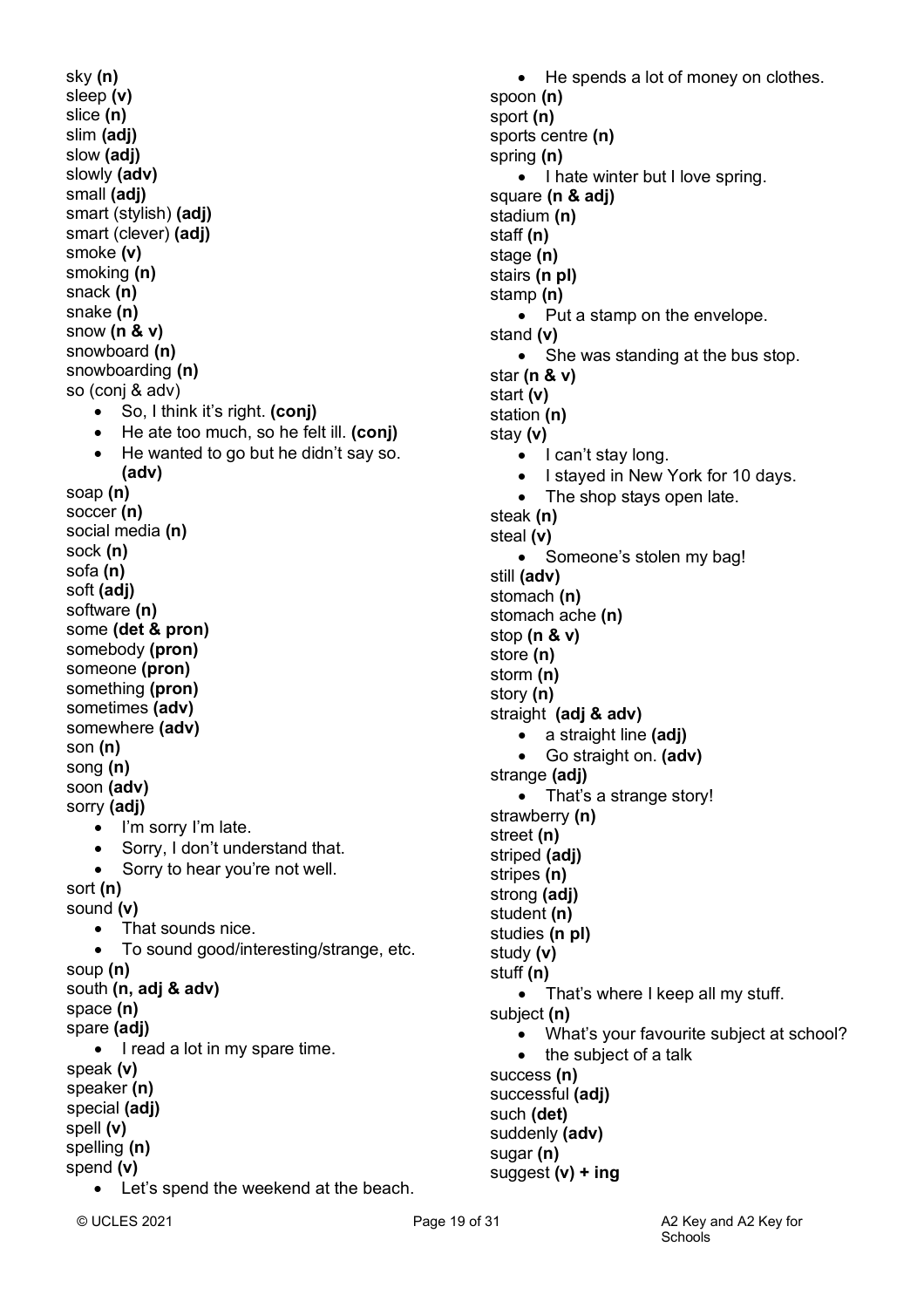• I suggest having the meeting in the office. suit **(n)** • He was wearing a grey suit. suitcase **(n)** summer **(n)** sun **(n)** sunglasses **(n pl)** sunny **(adj)** supermarket **(n)** supper **(n)** suppose **(v)** • I suppose so. • I suppose you're right. sure **(adj)** • I'm (not) sure. surf **(v)** • I like surfing (on) the internet. surfboard **(n)** surfing **(n)** surname **(n)** surprise **(n)** surprised **(adj)** surprising **(adj)** sweater **(n)** sweet **(n & adj)** swim **(v & n)** • I swim in the college team. • I'd like to have a swim in the lake. swimming **(n)** swimming costume **(n) (Br Eng) (Am Eng:** bathing suit**)** swimming pool **(n)** swimsuit **(n)**

# **T**

table **(n)** table tennis **(n)** tablet **(n)** • You can take notes using your tablet. take **(v)** • I'll take it to your room. • It takes three hours. take off **(phr v)** • She took off her shoes. take part **(v)** talk **(n & v)** tall **(adj)** tasty **(adj)** taxi **(n)** tea **(n)** teach **(v)** teacher **(n)** team **(n)** technology **(n)**

teenager **(n)** telephone **(n & v)** television (TV) **(n)** tell **(v)** temperature **(n)** • The temperature was below zero. tennis **(n)** tent **(n)** term **(n)** terrible **(adj)** test **(n)** text **(n & v)** textbook **(n)** text message **(n)** than **(prep & conj)** thank **(v)** thanks **(exclam)** thank you **(exclam)** that **(conj & pron)** the **(det)** theatre **(n) (Br Eng) (Am Eng:** theater**)** their **(det)** theirs **(pron)** them **(pron)** themselves **(pron)** then **(adv)** there **(adv)** these **(det & pron)** they **(pron)** thin **(adj)** thing **(n)** think **(v)** thirsty **(adj)** this **(det & pron)** those **(det & pron)** through **(prep)** throw **(v)** thunderstorm **(n)** ticket **(n)** tidy **(adj & v)** tidy up **(v)** tie **(n)** tiger **(n)** tights **(n pl)** till **(prep)** time **(n)** timetable **(n)** tired **(adj)** title **(n)** to **(prep)** toast **(n)** today **(n & adv)** toe **(n)** together **(adv)** toilet **(n)** tomato **(n)**

tomorrow **(n & adv)**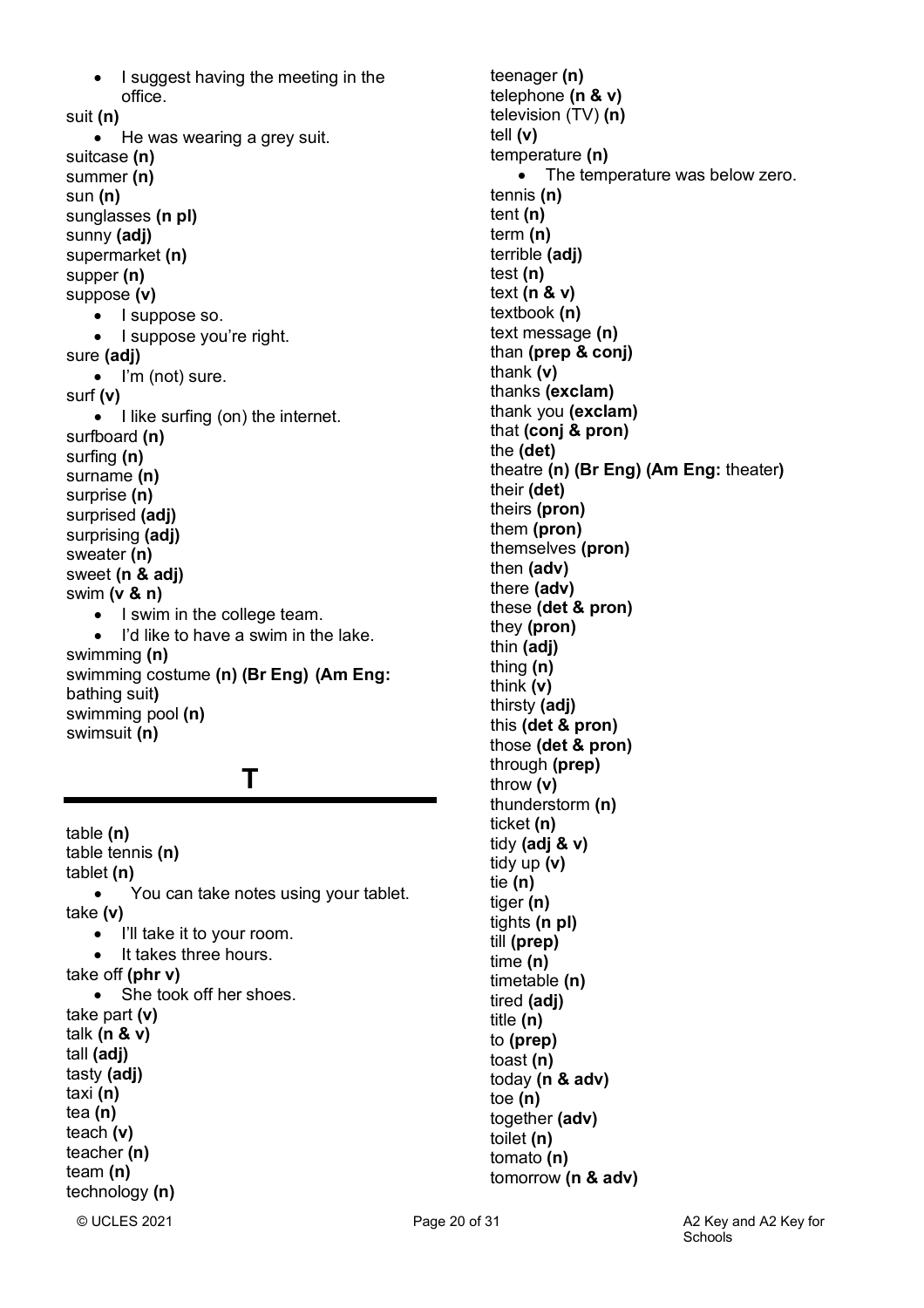tonight **(n & adv)** too **(adv)** tooth **(n)** toothache **(n)** toothbrush **(n)** top **(n)** • the top of the page topic **(n)** total **(adj & n)** tour **(n)** • The band are on tour this month. tour guide **(n)** tourist **(n)** tourist information centre **(n)** towel **(n)** town **(n)** toy **(n)**  traffic **(n)** traffic light **(n)** train **(n)** train (transitive and intransitive) **(v)** • sport training (transitive and intransitive) **(n)** • sport trainer **(n)** • a pair of trainers tram **(n)** transport **(n)** travel **(v)** tree **(n)** trip **(n)** trouble **(n)** trousers **(n pl)** true **(adj)** try **(v)** try on **(phr v)** T-shirt **(n)** tune (music) **(n)** turn **(v)** turn off **(phr v)** • Turn the gas off. turn on **(phr v)** • Turn the heating on. twice **(adv)** type **(n)** tyre **(n) (Am Eng:** tire**)**

# **U**

umbrella **(n)** uncle **(n)** under **(prep)** underground **(n & adj)** understand **(v)** unfortunately **(adj)** unhappy **(n)**

uniform **(n)** university **(n)** until **(prep)** unusual **(adj)** up **(prep & adv)** upload **(v)** upset **(adj)** upstairs **(adv)** us **(pron)** use **(v)** useful **(adj)** usual **(adj)** usually **(adv)**

## **V**

v/versus **(prep)** • Manchester United v Liverpool variety **(n)** various **(adj)** vegetable **(n)** very **(adv)** video **(n)** video game **(n)** view **(n)** village **(n)** violin **(n)** visit **(v)** visit **(n)** visitor **(n)** vocabulary **(n)** volleyball **(n)**

## **W**

wait **(v)** waiter **(n)** waitress **(n)** wake **(v)** wake up **(phr v)** walk **(v & n)** • I often go for a walk in the evening. walking **(n)** wall **(n)** wallet **(n)** want **(v)** wardrobe **(n)** warm **(adj)** wash **(v)** washing machine **(n)** washing-up **(n)** wash up **(phr v)** watch **(n & v)** water **(n)** way **(n)**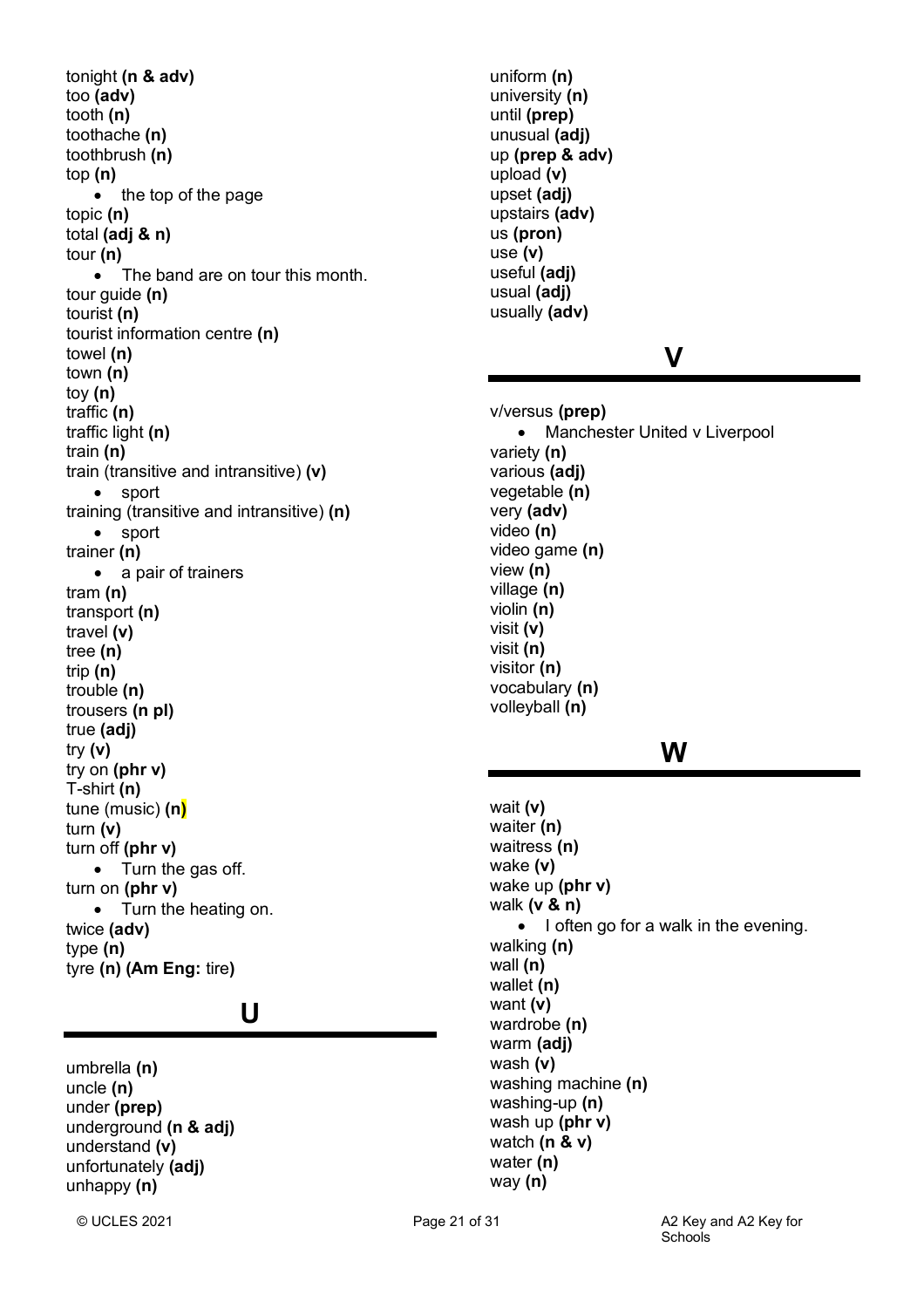• Do it this way.

- one-way street
- Is this the quickest way home?
- by the way **(prep phr)**

we **(pron)** wear **(v)** weather **(n)** web **(n)** web page **(n)** website **(n)** week **(n)** weekday **(n)** weekend **(n)** weekly **(adj & adv)** welcome **(adj & exclam)** • You're welcome (adj) • Welcome to London! **(exclam)** well **(adv & adj)** well known **(adj)** west **(n, adj & adv)** wet **(adj)** whale **(n)** what **(det & pron)** wheel **(n)** when **(adv)** where **(adv)** which **(det & pron)** while **(conj)** white **(adj)** who **(pron)** whole **(adj & n)** • the whole world **(adj)** • the whole of July **(n)** whose **(det & pron)** why **(adv)** wide **(adj)** wife **(n)**  wifi **(n)** wild **(adj)** • wild animals wildlife **(n)** will ('ll) **(mv)** win **(v)** wind **(n)** window **(n)** windsurfing **(n)** windy **(adj)** winner **(n)** winter **(n)** wish **(n)** • Best wishes with **(prep)** without **(prep)** woman **(n)** wonderful **(adj)** wood **(n)** wooden **(adj)**

wool **(n)** word **(n)** work **(n & v)** worker **(n)** work out **(phr v)** • exercise world **(n)** worried **(adj)** worry **(v)** worse **(adj)** worst **(adj)** would **(mv)** wow **(exclam)** write **(v)** write down **(phr v)** writer **(n)** writing **(n)** wrong **(adj)**

## **Y**

Yeah! **(exclam)** year **(n)** yellow **(adj)** yes **(adv)** yesterday **(adv)** yet **(adv)** • Has he arrived yet? yog(h)urt **(n)** you **(pron)** young **(adj)** your **(det)** yours **(pron)** yourself **(pron)**

# **Z**

zero **(n)** zoo **(n)**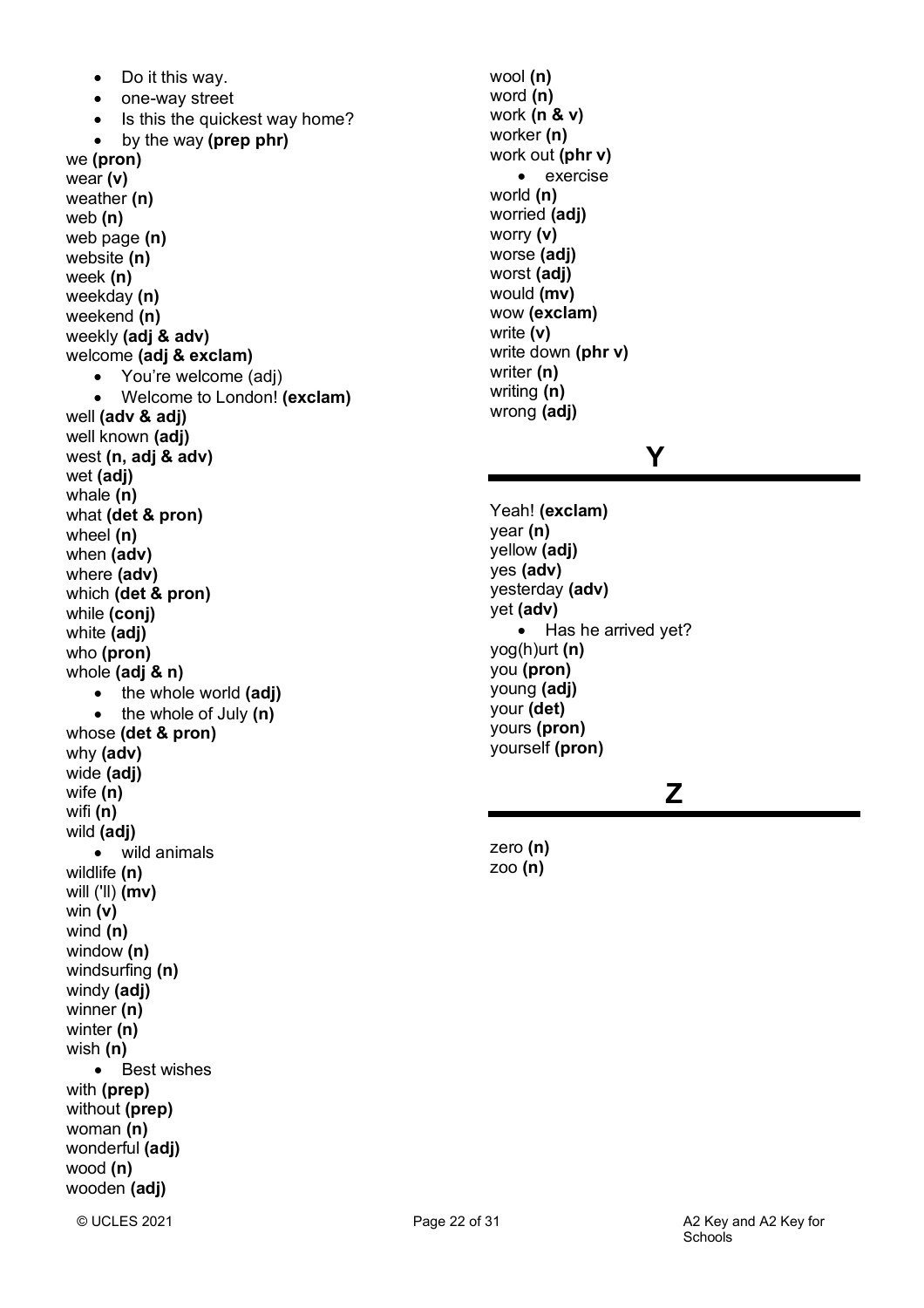# **Appendix 1**

# **Word sets**

In addition to the words in the alphabetical list, A2 Key and A2 Key for Schools candidates are expected to know:

## **Cardinal numbers**

one, two, three, etc. *to* one thousand

**Ordinal numbers** first, second, third, fourth, etc. *to* thirty-first

**Days of the week** Monday, Tuesday, etc.

**Months of the year** January, February, etc.

**Seasons of the year** spring, summer, autumn, winter

#### **Countries, languages and nationalities**

English-speaking countries and others, for example Brazil/Brazilian, Canada/Canadian, China/Chinese, France/French, Ireland/Irish, India/Indian, Italy/Italian, Spain/Spanish, etc.

#### **Continents**

Africa, Antarctica, Asia, Australia, Europe, North America, South America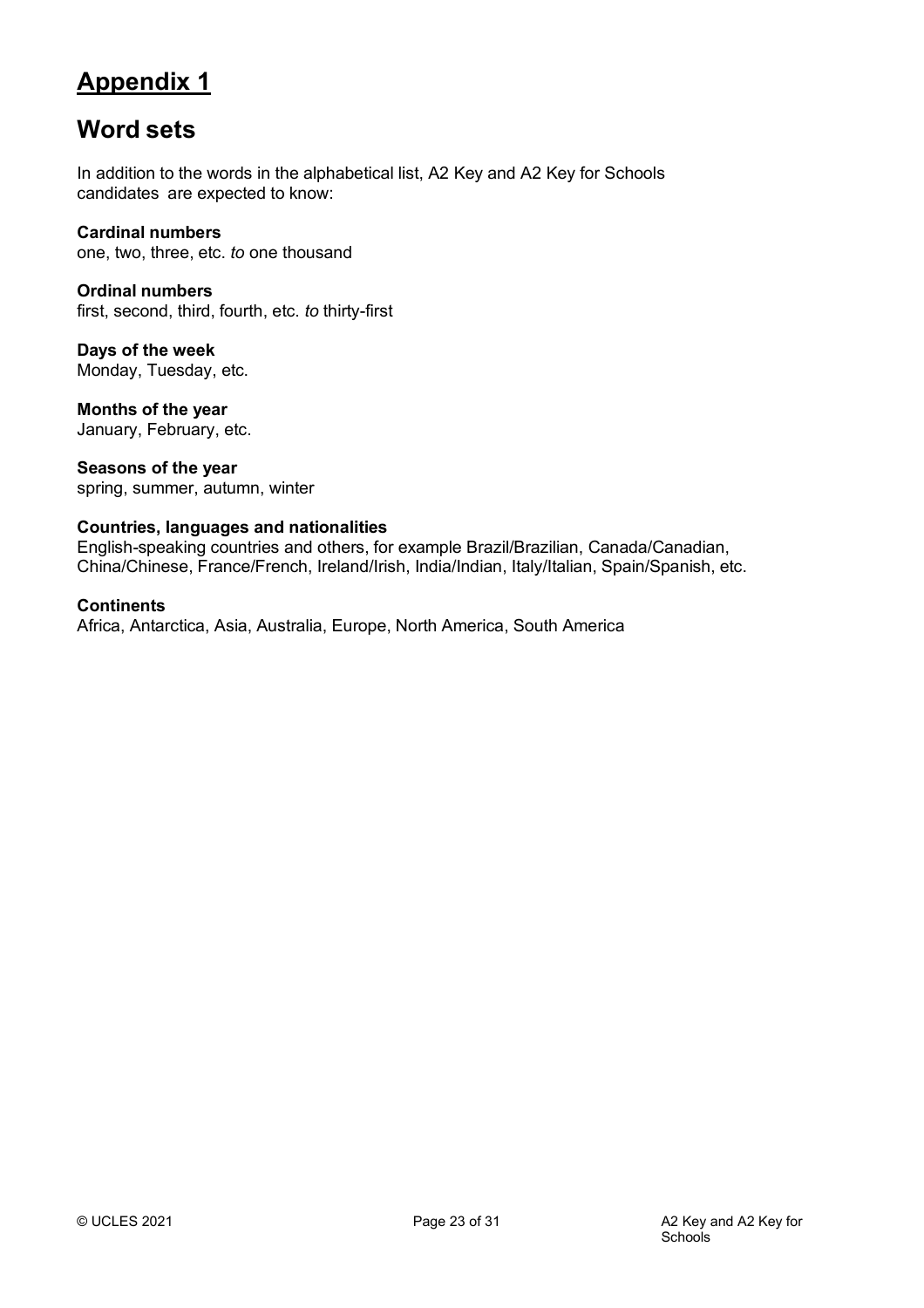# **Appendix 2**

# **Topic Lists**

## **Appliances**

| camera                              | DVD (player)        | laptop            | radio             |
|-------------------------------------|---------------------|-------------------|-------------------|
| CD (player)                         | electric            | lights            | telephone         |
| cell phone                          | electricity         | mobile (phone)    | television / TV   |
| clock                               | fridge              | MP3 player        | video             |
| computer                            | gas                 | oven              | washing machine   |
| cooker                              | heating             | PC                |                   |
| digital camera                      | lamp                | phone             |                   |
| <b>Clothes and Accessories</b>      |                     |                   |                   |
| bag                                 | fashion             | purse             | swimsuit          |
| bathing suit                        | get dressed         | raincoat          | tie               |
| belt                                | glasses             | ring              | tights            |
| blouse                              | glove               | scarf             | trainers          |
| boot                                | handbag             | shirt             | trousers          |
| bracelet                            | hat                 | shoes             | try on $(v)$      |
| cap                                 | jacket              | shorts            | T-shirt           |
| chain                               | jeans               | skirt             | umbrella          |
| clothes                             | jewellery / jewelry | sock              | uniform           |
| coat                                | jumper              | suit              | wallet            |
| costume (swimming)                  | kit                 | sunglasses        | watch             |
| dress                               | necklace            | sweater           | wear $(v)$        |
| earring                             | pocket              | swimming costume  |                   |
| <b>Colours</b>                      |                     |                   |                   |
| black                               | golden              | orange            | red               |
| blue                                | green               | pale              | silver            |
| brown                               | grey / gray         | pink              | white             |
| dark                                | light               | purple            | yellow            |
| <b>Communication and Technology</b> |                     |                   |                   |
| address                             | digital             | laptop (computer) | printer           |
| at $\ell$ $\omega$                  | digital camera      | mobile (phone)    | screen            |
| by post                             | dot                 | mouse             | software          |
| call (v)                            | download (n & v)    | MP3 player        | talk              |
| camera                              | DVD (player)        | net               | telephone         |
| CD (player)                         | email $(n & v)$     | online            | text ( $n \& v$ ) |
| cell phone                          | envelope            | password          | video             |
| chat                                | file                | PC                | web               |
| click (v)                           | information         | photograph        | web page          |
| computer                            | internet            | photography       | website           |

conversation **by** keyboard phone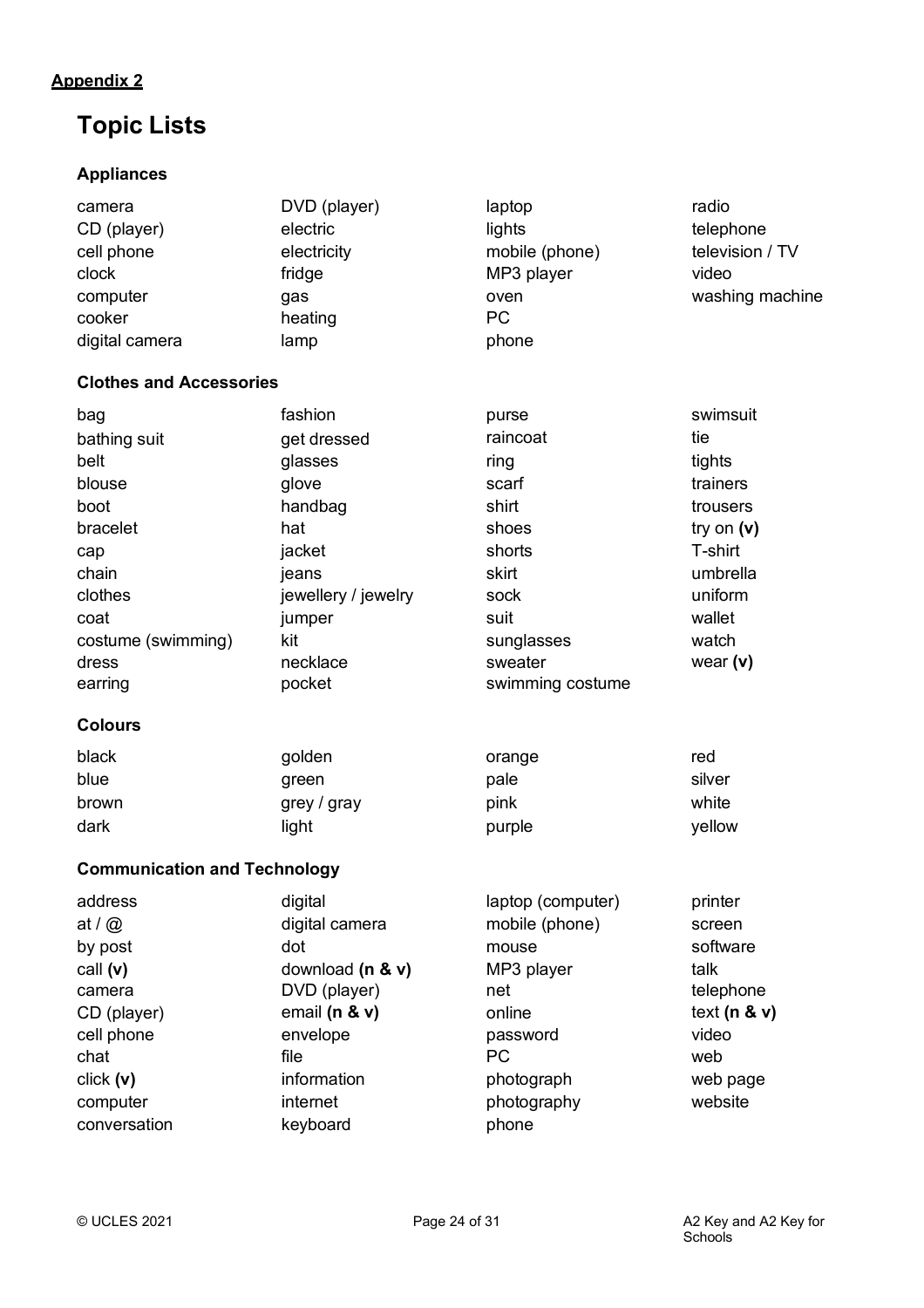#### **Documents and Texts**

| ad / advertisement             | diary          | magazine          | passport           |
|--------------------------------|----------------|-------------------|--------------------|
| article                        | diploma        | menu              | postcard           |
| bill                           | email          | message           | project            |
| book                           | form           | newspaper         | text ( $n$ & $v$ ) |
| card                           | letter         | note              | textbook           |
| comic                          | licence        | notebook          | ticket             |
| <b>Education</b>               |                |                   |                    |
| advanced                       | course         | lesson            | ruler              |
| beginner                       | desk           | level             | school             |
| biology                        | dictionary     | library           | science            |
| blackboard                     | diploma        | mark              | student            |
| board                          | eraser         | maths/mathematics | studies            |
| book                           | exam(ination)  | note              | study (v)          |
| bookshelf                      | geography      | physics           | subject            |
| chemistry                      | history        | practice (n)      | teach              |
| class                          | homework       | practise (v)      | teacher            |
| classmate                      | information    | project           | term               |
| classroom                      | instructions   | pupil             | test $(n)$         |
| clever                         | know           | read              | university         |
| coach                          | language       | remember          |                    |
| college                        | learn          | rubber            |                    |
| <b>Entertainment and Media</b> |                |                   |                    |
| act                            | draw           | magazine          | practise (v)       |
| actor                          | drawing        | MP3 player        | programme          |
| adventure                      | disco          | museum            | project            |
| advertisement                  | drum           | music             | radio              |
| art                            | DVD (player)   | musician          | read (v)           |
| article                        | exhibition     | news              | rock (concert)     |
| board game                     | festival       | newspaper         | screen (n)         |
| book                           | film $(n & v)$ | opera             | show (n)           |
| card                           | fun            | paint (v)         | sing               |
| cartoon                        | go out         | painter           | singer             |
| CD (player)                    | group          | photograph        | song               |
| chess                          | guitar         | photographer      | television / TV    |
| cinema                         | hip hop        | photography       | theatre            |
| classical (music)              | instrument     | piano             | ticket             |
| competition                    | keyboard       | picture           | video (game)       |
| concert                        | laugh          | play (n)          | watch $(v)$        |
| dance $(n & v)$                | listen to      | pop (music)       |                    |
| dancer                         | look at        | practice (n)      |                    |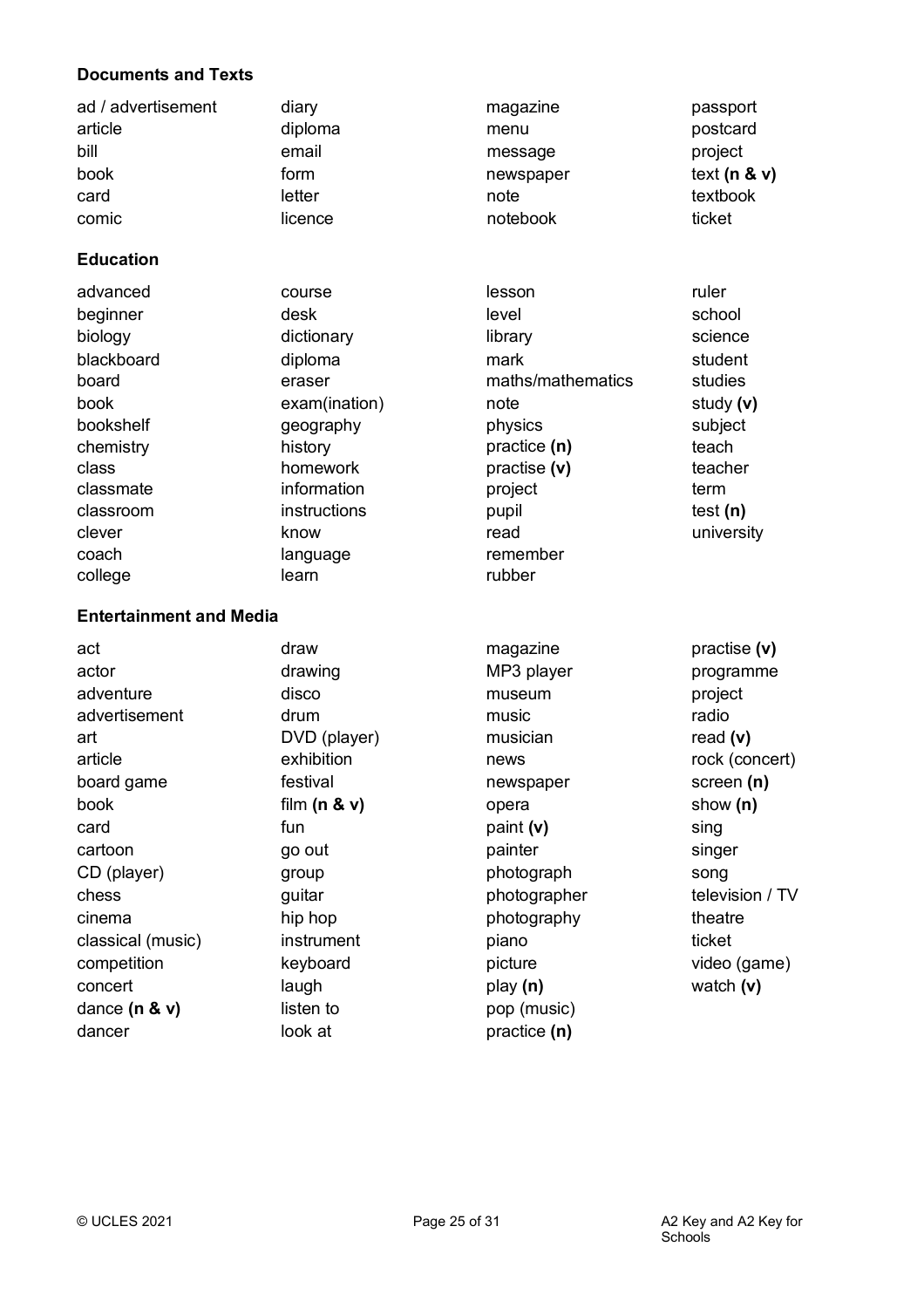## **Family and Friends**

| aunt<br>boy<br>brother<br>child<br>cousin<br>dad(dy)<br>daughter<br>family<br>father<br>friend<br>friendly | girl<br>grandchild<br>grand(d)ad<br>granddaughter<br>grandfather<br>grandma<br>grandmother<br>grandpa<br>grandparent<br>grandson<br>granny | group<br>guest<br>guy<br>husband<br>love $(n & v)$<br>married<br><b>Miss</b><br>mother<br>Mr<br><b>Mrs</b><br>Ms | mum(my)<br>neighbour<br>parent<br>pen-friend<br>sister<br>son<br>surname<br>teenager<br>uncle<br>wife |
|------------------------------------------------------------------------------------------------------------|--------------------------------------------------------------------------------------------------------------------------------------------|------------------------------------------------------------------------------------------------------------------|-------------------------------------------------------------------------------------------------------|
| <b>Food and Drink</b>                                                                                      |                                                                                                                                            |                                                                                                                  |                                                                                                       |
| apple                                                                                                      | chocolate                                                                                                                                  | hungry                                                                                                           | pizza                                                                                                 |
| bake                                                                                                       | coffee                                                                                                                                     | ice                                                                                                              | plate                                                                                                 |
| banana                                                                                                     | cola                                                                                                                                       | ice cream                                                                                                        | potato                                                                                                |
| barbecue                                                                                                   | $\cosh(n \& v)$                                                                                                                            | jam                                                                                                              | rice                                                                                                  |
| biscuit                                                                                                    | cooker                                                                                                                                     | juice                                                                                                            | roast (v & adj)                                                                                       |
| boil                                                                                                       | cream                                                                                                                                      | kitchen                                                                                                          | salad                                                                                                 |
| boiled                                                                                                     | cup                                                                                                                                        | knife                                                                                                            | salt                                                                                                  |
| bottle                                                                                                     | curry                                                                                                                                      | lemon                                                                                                            | sandwich                                                                                              |
| bowl                                                                                                       | cut(n)                                                                                                                                     | lemonade                                                                                                         | sauce                                                                                                 |
| box                                                                                                        | delicious                                                                                                                                  | lunch                                                                                                            | sausage                                                                                               |
| bread                                                                                                      | dessert                                                                                                                                    | main course                                                                                                      | slice $(n)$                                                                                           |
| break $(n)$                                                                                                | dinner                                                                                                                                     | meal                                                                                                             | snack $(n)$                                                                                           |
| breakfast                                                                                                  | $_{\text{dish}}(n)$                                                                                                                        | meat                                                                                                             | soup                                                                                                  |
| burger                                                                                                     | drink                                                                                                                                      | melon                                                                                                            | steak                                                                                                 |
| butter                                                                                                     | eat                                                                                                                                        | menu                                                                                                             | strawberry                                                                                            |
| cafe/café                                                                                                  | egg                                                                                                                                        | milk                                                                                                             | sugar                                                                                                 |
| cafeteria                                                                                                  | fish                                                                                                                                       | mineral water                                                                                                    | sweet (n & adj)                                                                                       |
| cake                                                                                                       | food                                                                                                                                       | mushroom                                                                                                         | tea                                                                                                   |
| can $(n)$                                                                                                  | fork                                                                                                                                       | oil                                                                                                              | thirsty                                                                                               |
| candy                                                                                                      | fridge                                                                                                                                     | omelette                                                                                                         | toast                                                                                                 |
| carrot                                                                                                     | fried                                                                                                                                      | onion                                                                                                            | tomato                                                                                                |
| cereal                                                                                                     | fruit                                                                                                                                      | orange                                                                                                           | vegetable                                                                                             |
| cheese                                                                                                     | garlic                                                                                                                                     | pasta                                                                                                            | waiter                                                                                                |
| chef                                                                                                       | glass                                                                                                                                      | pear                                                                                                             | waitress                                                                                              |
| chicken                                                                                                    | grape                                                                                                                                      | pepper                                                                                                           | wash up                                                                                               |
| chilli                                                                                                     | grilled                                                                                                                                    | picnic                                                                                                           | yog(h)urt                                                                                             |
| chips                                                                                                      | honey                                                                                                                                      | piece of cake                                                                                                    |                                                                                                       |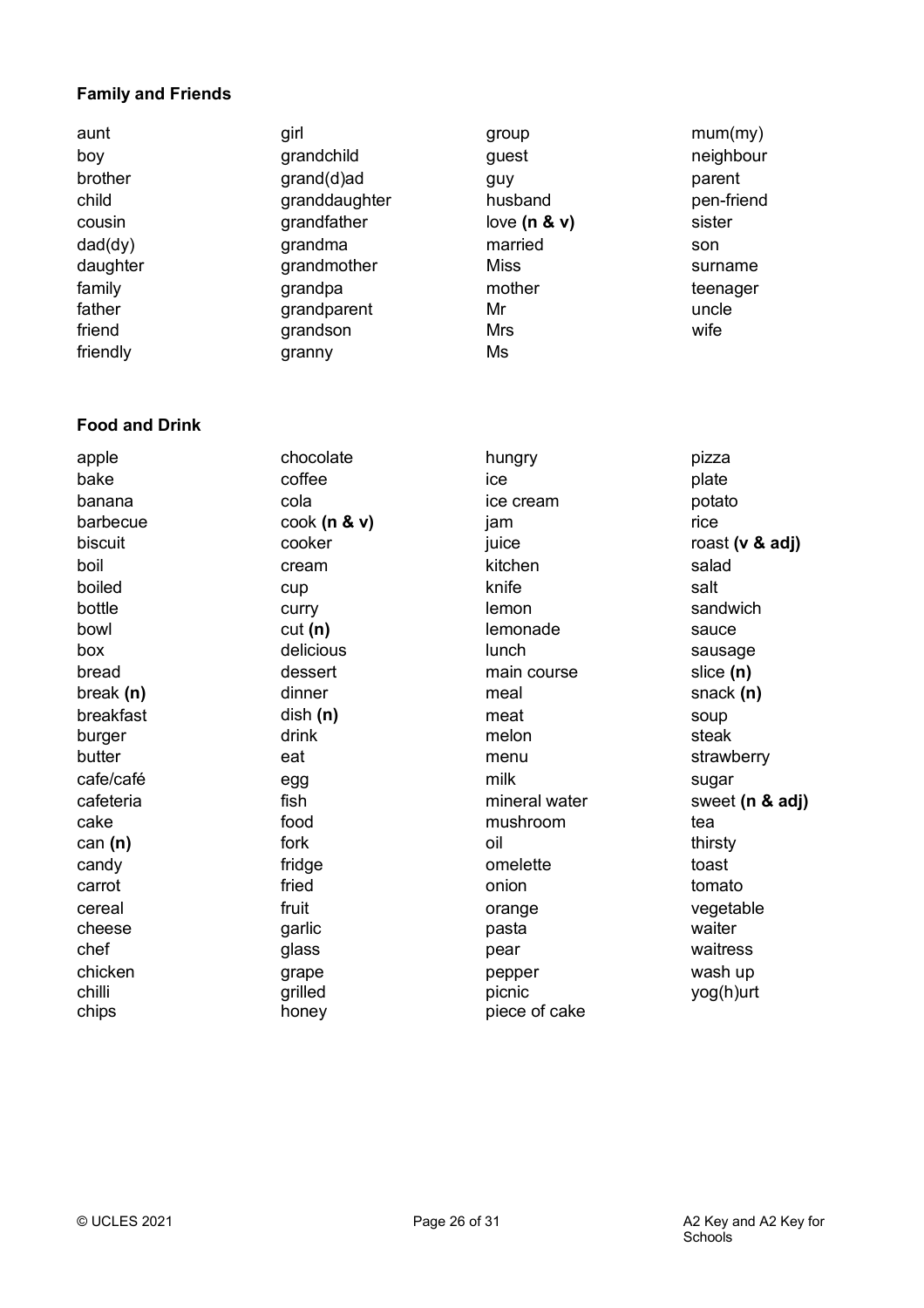#### **Health, Medicine and Exercise**

| danger     | hair       | problem    |
|------------|------------|------------|
| dangerous  | hand       | rest(n)    |
| dead       | head       | run        |
| dentist    | health     | sick       |
| die        | hear $(v)$ | soap       |
| doctor     | heart      | stomach    |
| Dr         | hospital   | stomach a  |
| ear        | hurt $(v)$ | swim       |
| exercise   | ill        | temperatur |
| eye        | leg        | tired      |
| face       | lie down   | tooth      |
| fall $(v)$ | medicine   | toothache  |
| feel $(v)$ | neck       | toothbrush |
| finger     | nose       | walk       |
| fit        | nurse      | well (adj) |
| foot       | pain       |            |
|            |            |            |

# hospital blood blood blood blood ache ill temperature

#### **Hobbies and Leisure**

| barbecue | CD (player)     | go shopping | music                |
|----------|-----------------|-------------|----------------------|
| beach    | club            | guitar      | musician             |
| bicycle  | collect $(v)$   | hobby       | paint ( $n \& v$ )   |
| bike     | computer        | holidays    | park                 |
| book     | cycling         | join        | party                |
| camera   | dance $(n & v)$ | magazine    | photograph $(n & v)$ |
| camp     | draw            | member      | picnic               |
| camping  | DVD (player)    | MP3 player  | quiz                 |
| campsite | festival        | museum      | tent                 |
|          | go out          |             | video game           |
|          |                 |             |                      |

#### **House and Home**

| address   | clock        | furniture   | oven         |
|-----------|--------------|-------------|--------------|
| apartment | computer     | garage      | pillow       |
| armchair  | cooker       | garden      | refrigerator |
| bath(tub) | cupboard     | gas         | roof         |
| bathroom  | curtain      | gate        | room         |
| bed       | desk         | hall        | rubbish      |
| bedroom   | dining room  | heating     | safe (adj)   |
| bin       | door         | home        | shelf        |
| blanket   | downstairs   | house       | shower       |
| bookcase  | drawer       | key         | sink         |
| bookshelf | DVD (player) | kitchen     | sitting room |
| bowl      | entrance     | lamp        | sofa         |
| box       | flat $(n)$   | light       | stay $(v)$   |
| carpet    | floor        | live $(v)$  | toilet       |
| chair     | fridge       | living room | towel        |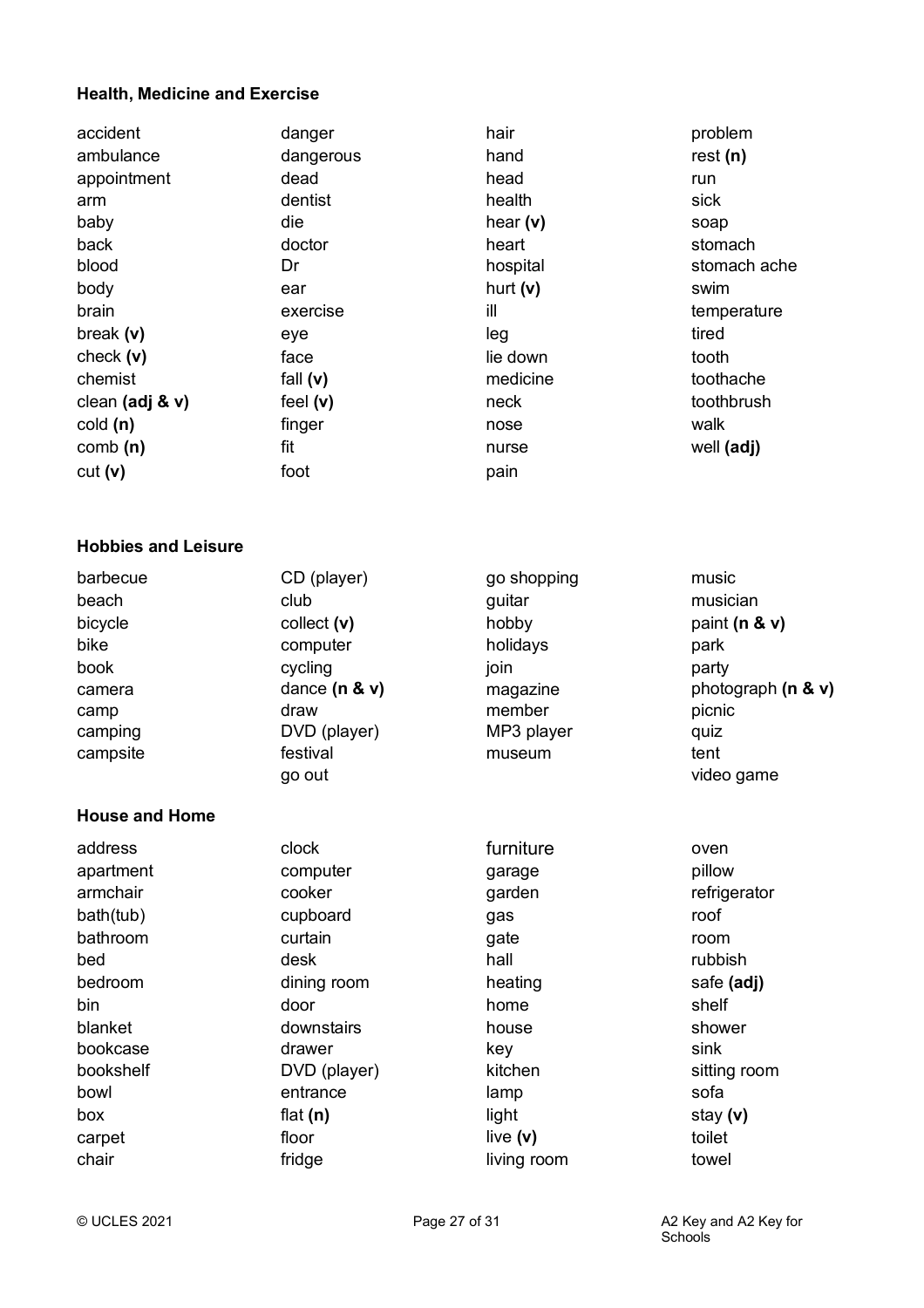#### **Measurements**

| centimetre /    | half                   | metre / meter | temperature |
|-----------------|------------------------|---------------|-------------|
| centimeter / cm | hour                   | minute        | week        |
| day             | kilo(gram[me])/kg      | moment        | vear        |
| degree          | kilometre/kilometre/km | quarter       |             |
| $gram$ (me)     | litre / liter          | second        |             |

## **Personal Feelings, Opinions and Experiences (adjectives)**

| able                       | difficult        | kind            | soft          |
|----------------------------|------------------|-----------------|---------------|
| afraid                     | excellent        | lovely          | sorry         |
| alone                      | famous           | lucky           | special       |
| amazing                    | fast             | married         | strange       |
| angry                      | favourite        | modern          | strong        |
| bad                        | fine             | nice            | sure          |
| beautiful                  | free             | noisy           | sweet         |
| better                     | friendly         | old             | tall          |
| big                        | funny            | pleasant        | terrible      |
| bored                      | good             | poor            | tired         |
| boring                     | great            | pretty          | unhappy       |
| brave                      | happy            | quick           | useful        |
| brilliant                  | hard             | quiet           | well          |
| busy                       | heavy            | ready           | worried       |
| careful                    | high             | real            | wrong         |
| clear                      | hungry           | rich            | young         |
| clever                     | important        | right           |               |
| cool                       | interested       | slow            |               |
| different                  | interesting      | small           |               |
| <b>Places: Buildings</b>   |                  |                 |               |
| apartment (building)       | department store | hotel           | shop          |
| bank                       | disco            | house           | sports centre |
| block                      | elevator         | library         | stadium       |
| bookshop                   | entrance         | lift            | supermarket   |
| bookstore                  | exit             | museum          | swimming pool |
| building                   | factory          | office          | theatre       |
| cafe/café                  | flat             | pharmacy        | university    |
| cafeteria                  | garage           | police station  |               |
| castle                     | grocery store    | post office     |               |
| cinema                     | guest-house      | railway station |               |
| college                    | hospital         | school          |               |
|                            |                  |                 |               |
| <b>Places: Countryside</b> |                  |                 |               |

| area     | forest   | path       | sky     |
|----------|----------|------------|---------|
| beach    | hill     | railway    | village |
| campsite | island   | rainforest | wood    |
| farm     | lake     | river      |         |
| field    | mountain | sea        |         |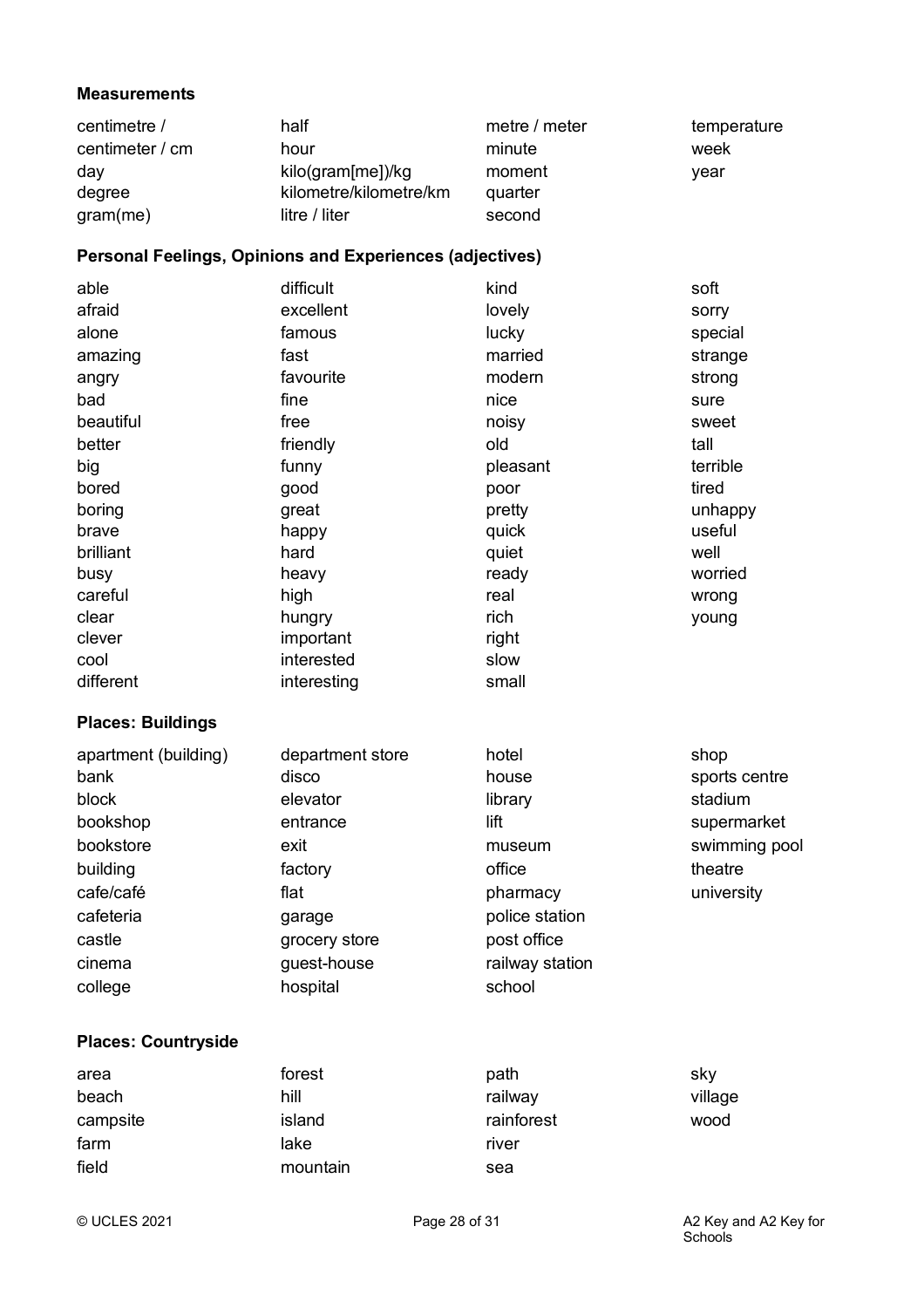## **Places: Town and City**

| airport               | city centre        | petrol station                | station             |
|-----------------------|--------------------|-------------------------------|---------------------|
| bridge                | corner             | playground                    | street              |
| bus station           | market             | road                          | town                |
| bus stop              | motorway           | roundabout                    | underground         |
| car park              | park               | square                        | Z <sub>OO</sub>     |
|                       |                    |                               |                     |
| <b>Services</b>       |                    |                               |                     |
| bank                  | doctor             | petrol station                | theatre             |
| cafe / café           | garage             | post office                   | tourist information |
| cafeteria             | hotel              | restaurant                    |                     |
| cinema                | library            | sports centre                 |                     |
| dentist               | museum             | swimming pool                 |                     |
| <b>Shopping</b>       |                    |                               |                     |
| ad / advertisement    | cheque             | expensive                     | rent                |
| assistant             | close(v)           | for sale                      | shop                |
| bill                  | closed             |                               | shop assistant      |
| bookshop              | cost(n & v)        | go shopping<br>open (v & adj) | shopper             |
| buy $(v)$             | credit card        | pay (for)                     | shopping            |
| cash ( $n$ & $v$ )    | customer           | penny                         | spend               |
| cent                  | department store   | pound                         | store               |
| change $(n & v)$      | dollar             | price                         | supermarket         |
| cheap                 | euro               | receipt                       | try on              |
|                       |                    |                               |                     |
| <b>Sport</b>          |                    |                               |                     |
| ball                  | football           | riding                        | swimming            |
| badminton             | football player    | rugby                         | swimming costume    |
| baseball              | game               | run $(v)$                     | swimming pool       |
| basketball            | goal               | sailing                       | swimsuit            |
| bat                   | golf               | sea                           | table tennis        |
| bathing suit          | hockey             | skate (v)                     | team                |
| beach                 | kit                | skateboard (n)                | tennis              |
| bicycle               | luck               | ski (v)                       | tennis player       |
| bike                  | member             | skiing                        | throw $(v)$         |
| boat                  | play $(v)$         | snowboard (n)                 | ticket              |
| catch $(v)$           | player             | snowboarding                  | tired               |
| climb(v)              | pool (n)           | soccer                        | trainers            |
| club                  | practice (n)       | sport(s)                      | v / versus          |
| $\cosh(n)$            | practise (v)       | sports centre                 | volleyball          |
| competition           | prize              | stadium                       | walk $(v)$          |
| cricket               | race $(n & v)$     | surf                          | watch $(v)$         |
| cycling               | racket             | surfboard                     | win $(v)$           |
| enter (a competition) | rest ( $n$ & $v$ ) | surfboarding                  | windsurfing         |
| fishing               | ride $(n & v)$     | swim                          | winner              |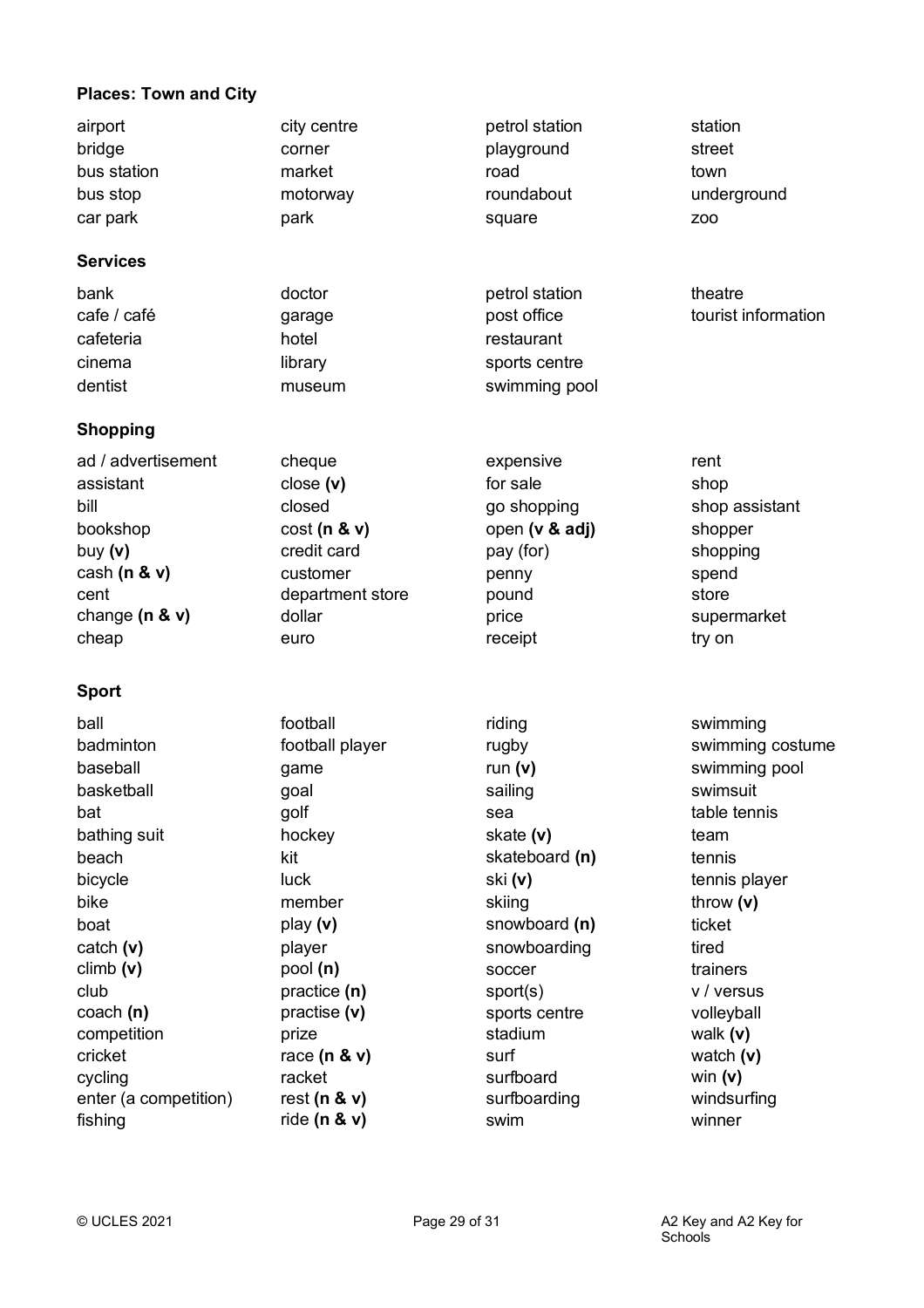## **The Natural World**

| fire               | moon              | spring        |
|--------------------|-------------------|---------------|
| flower             | mountain          | star          |
| forest             | north             | summer        |
| grass              | plant             | tree          |
| grow               | rabbit            | water         |
| hill               | river             | west          |
| hot                | sea               | winter        |
| ice                | sky               | wood          |
| island             | south             | wool          |
| lake               | space             | world         |
|                    |                   |               |
|                    |                   |               |
| evening            | morning           | tonight       |
| half (past)        | night             | week          |
| holidays           | noon              | weekday       |
| hour               | o'clock           | weekend       |
| January - December | past              | weekly        |
| meeting            | quarter (past/to) | winter        |
| midnight           | second            | working hours |
| minute             | spring            | year          |
| moment             | summer            | yesterday     |
| Monday - Sunday    | time              |               |
| month              | today             |               |
| monthly            | tomorrow          |               |
|                    |                   |               |

## **Travel and Transport**

| (aero)/(air)plane        | explorer   | park (v)            | street                     |
|--------------------------|------------|---------------------|----------------------------|
| airport                  | far        | passenger           | suitcase                   |
| ambulance                | flight     | passport            | taxi                       |
| backpack                 | fly        | petrol              | ticket                     |
| boat                     | garage     | petrol station      | tour $(n)$                 |
| bridge                   | helicopter | pilot               | tour guide                 |
| bus                      | journey    | platform            | tourist                    |
| bus station              | leave      | railway             | tourist information centre |
| bus stop                 | left       | repair $(v)$        | traffic                    |
| car                      | light      | return ( $n \& v$ ) | traffic light              |
| case                     | luggage    | ride                | train                      |
| coach                    | machine    | right               | tram                       |
| country                  | map        | road                | travel                     |
| delay $(n & v)$          | mechanic   | roundabout          | trip                       |
| delayed                  | mirror     | sailing             | tyre                       |
| drive                    | miss(v)    | seat                | underground (n)            |
| driver                   | motorbike  | ship                | visit                      |
| driving/driver's licence | motorway   | station             | visitor                    |
| engine                   | move       | stop                | way $(n)$                  |
| engineer                 | oil        | straight on         | wheel                      |
|                          |            |                     | window                     |